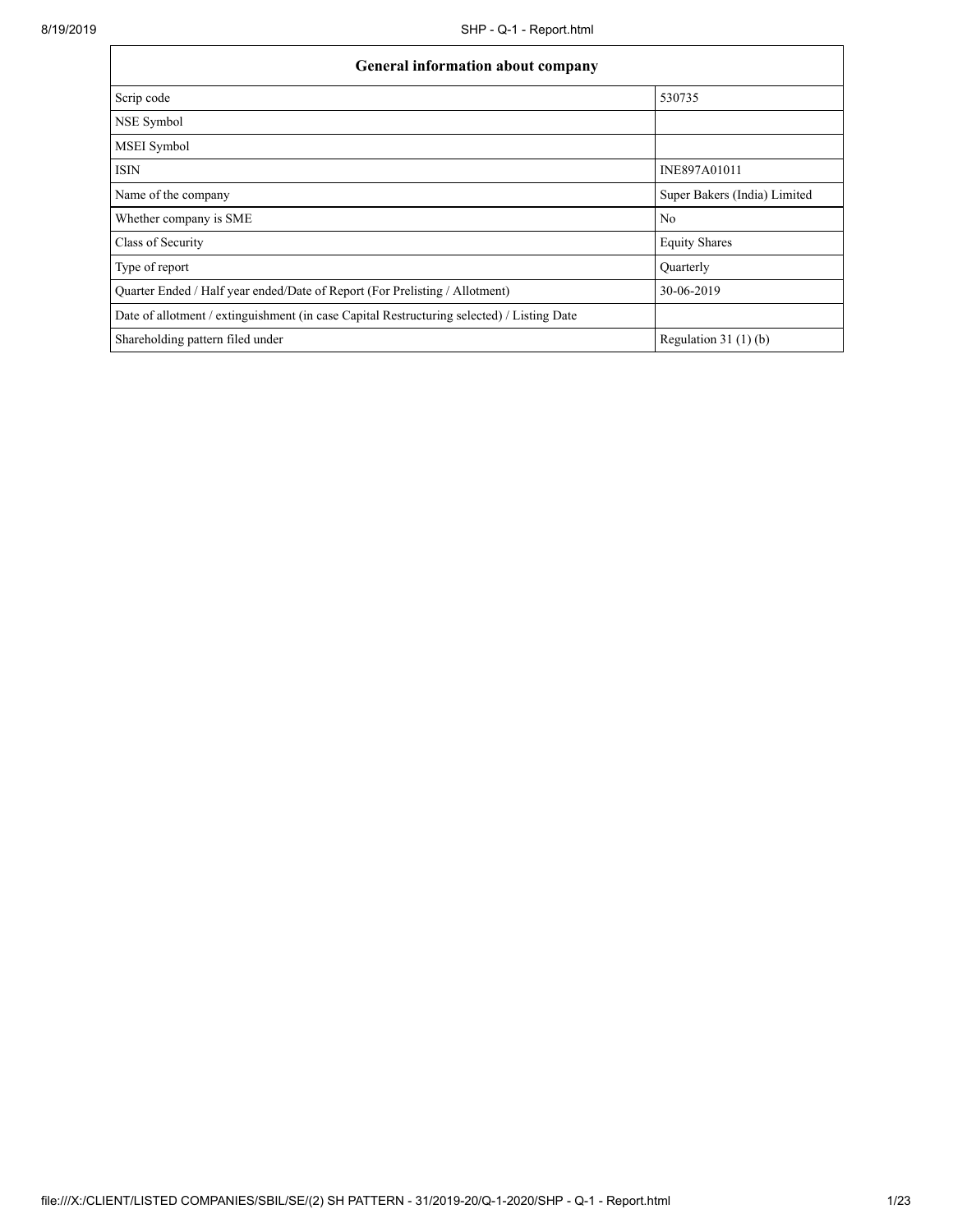|                 | <b>Declaration</b>                                                                        |                |                                |                       |                             |  |  |  |  |
|-----------------|-------------------------------------------------------------------------------------------|----------------|--------------------------------|-----------------------|-----------------------------|--|--|--|--|
| Sr.<br>No.      | Particular                                                                                | Yes/No         | Promoter and<br>Promoter Group | Public<br>shareholder | Non Promoter-<br>Non Public |  |  |  |  |
| $\overline{1}$  | Whether the Listed Entity has issued any partly paid up shares?                           | No             | No                             | N <sub>o</sub>        | No                          |  |  |  |  |
| $\overline{2}$  | Whether the Listed Entity has issued any Convertible Securities<br>$\Omega$               | No             | No                             | No                    | N <sub>0</sub>              |  |  |  |  |
| $\overline{3}$  | Whether the Listed Entity has issued any Warrants?                                        | No             | No                             | N <sub>o</sub>        | N <sub>o</sub>              |  |  |  |  |
| $\overline{4}$  | Whether the Listed Entity has any shares against which<br>depository receipts are issued? | No             | No                             | N <sub>0</sub>        | No                          |  |  |  |  |
| $\overline{5}$  | Whether the Listed Entity has any shares in locked-in?                                    | No             | No                             | No                    | N <sub>o</sub>              |  |  |  |  |
| 6               | Whether any shares held by promoters are pledge or otherwise<br>encumbered?               | No             | No                             |                       |                             |  |  |  |  |
| $7\overline{ }$ | Whether company has equity shares with differential voting<br>rights?                     | N <sub>0</sub> | N <sub>0</sub>                 | N <sub>0</sub>        | N <sub>o</sub>              |  |  |  |  |
| 8               | Whether the listed entity has any significant beneficial owner?                           | No             |                                |                       |                             |  |  |  |  |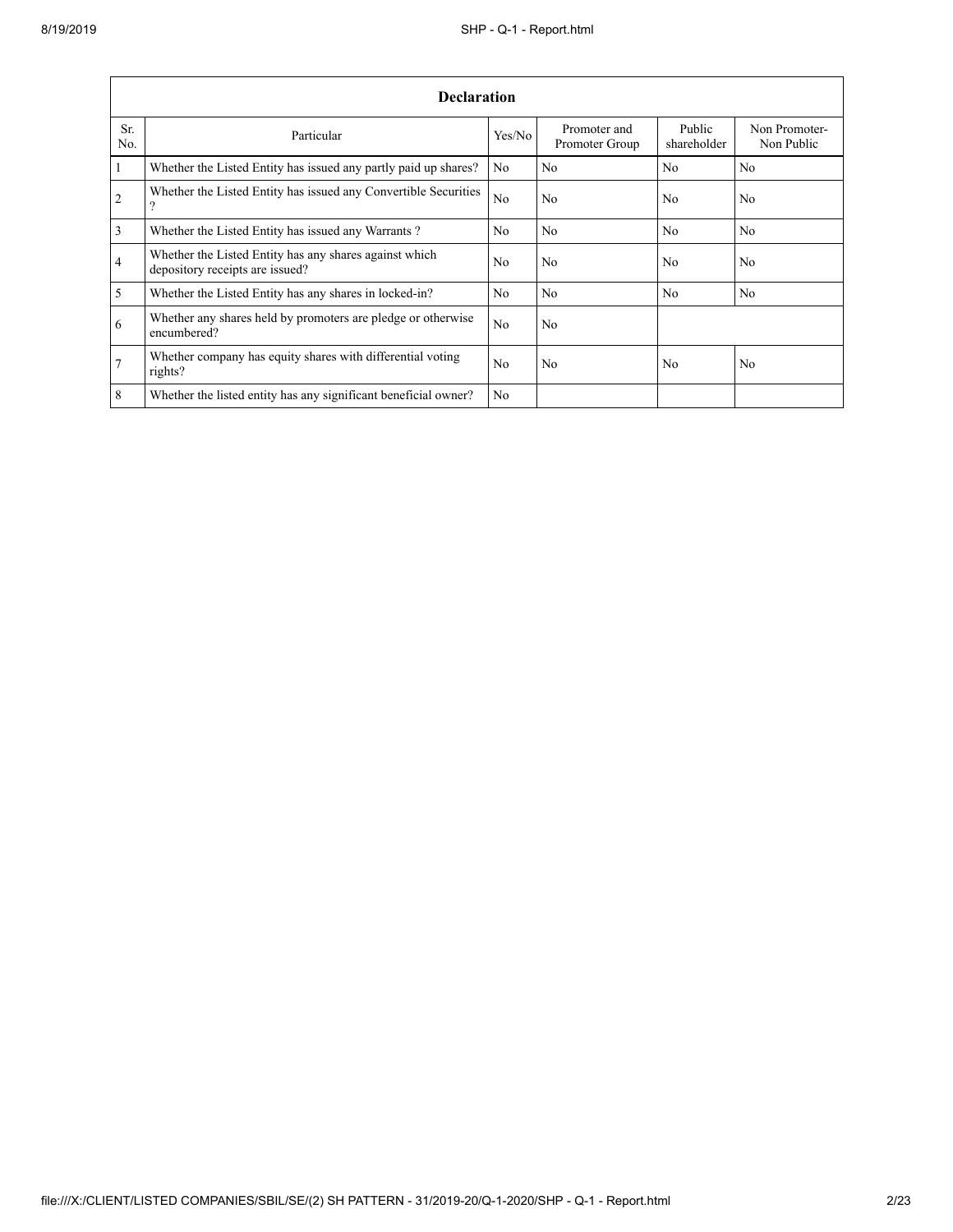| Category<br>of<br>(I) | Category                                | Nos. Of      | No. of<br>fully paid | No. Of<br>Partly                       | No. Of<br>shares<br>underlying<br>Depository<br>Receipts<br>(VI) | Total nos.<br>shares<br>held (VII)<br>$= (IV) +$<br>$(V)$ + $(VI)$ | Shareholding as a<br>% of total no. of<br>shares (calculated<br>as per SCRR, 1957)<br>(VIII) As a % of<br>$(A+B+C2)$ | Number of Voting Rights held in each<br>class of securities (IX) |               |         |                     |
|-----------------------|-----------------------------------------|--------------|----------------------|----------------------------------------|------------------------------------------------------------------|--------------------------------------------------------------------|----------------------------------------------------------------------------------------------------------------------|------------------------------------------------------------------|---------------|---------|---------------------|
|                       | shareholder                             | shareholders | up equity            | paid-up<br>equity<br>shares<br>held(V) |                                                                  |                                                                    |                                                                                                                      | No of Voting (XIV) Rights                                        |               |         | Total as a          |
|                       | (II)                                    | (III)        | shares<br>held (IV)  |                                        |                                                                  |                                                                    |                                                                                                                      | Class<br>eg: $X$                                                 | Class<br>eg:y | Total   | $%$ of<br>$(A+B+C)$ |
| (A)                   | Promoter<br>&<br>Promoter<br>Group      | 11           | 674059               |                                        |                                                                  | 674059                                                             | 22.31                                                                                                                | 674059                                                           |               | 674059  | 22.31               |
| (B)                   | Public                                  | 2249         | 2347541              |                                        |                                                                  | 2347541                                                            | 77.69                                                                                                                | 2347541                                                          |               | 2347541 | 77.69               |
| (C)                   | Non<br>Promoter-<br>Non Public          |              |                      |                                        |                                                                  |                                                                    |                                                                                                                      |                                                                  |               |         |                     |
| (C1)                  | <b>Shares</b><br>underlying<br>DRs      |              |                      |                                        |                                                                  |                                                                    |                                                                                                                      |                                                                  |               |         |                     |
| (C2)                  | Shares held<br>by<br>Employee<br>Trusts |              |                      |                                        |                                                                  |                                                                    |                                                                                                                      |                                                                  |               |         |                     |
|                       | Total                                   | 2260         | 3021600              |                                        |                                                                  | 3021600                                                            | 100                                                                                                                  | 3021600                                                          |               | 3021600 | 100                 |

## **Table I - Summary Statement holding of specified securities**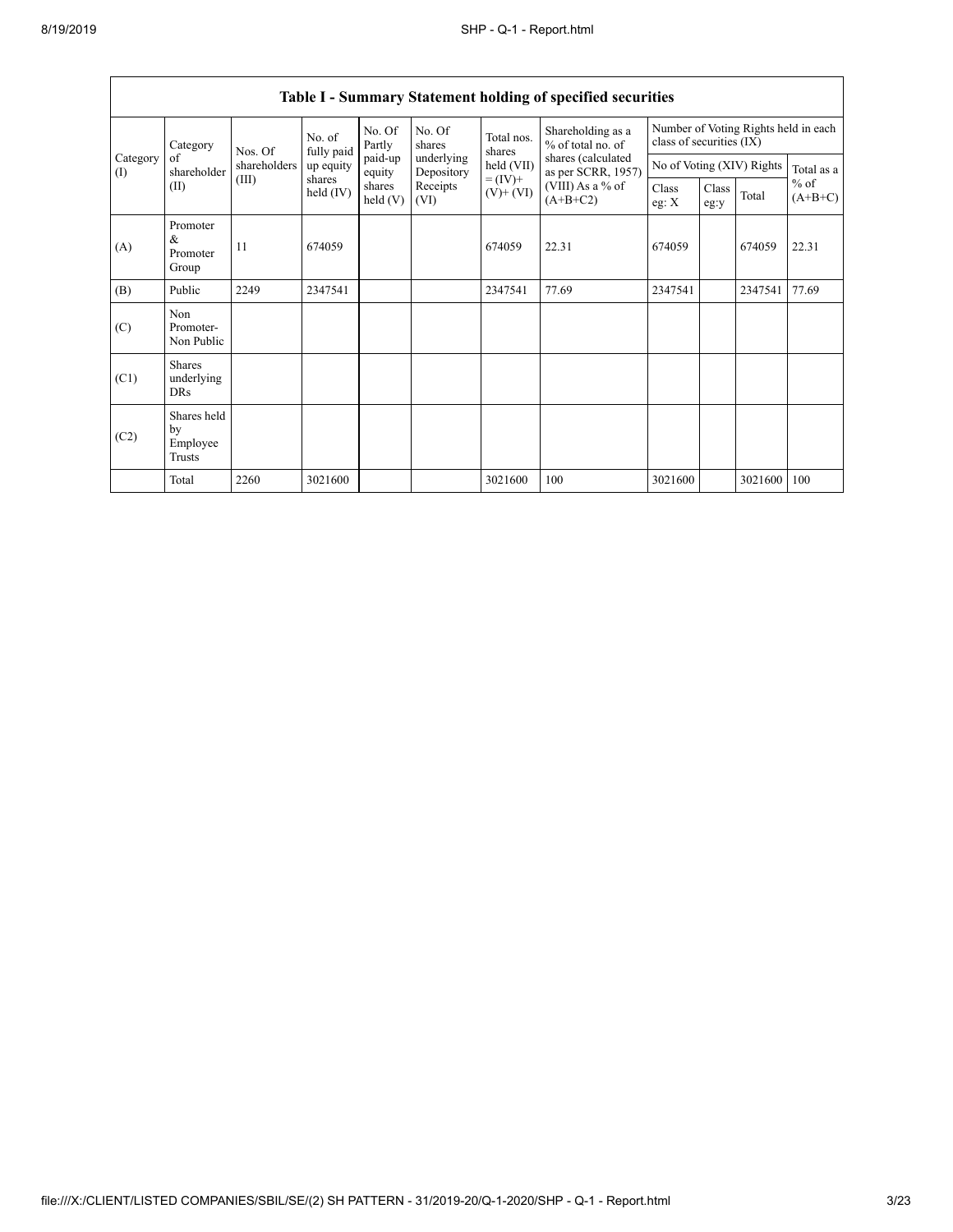| Table I - Summary Statement holding of specified securities |                                           |                                                 |                                    |                                                                                                               |                                                                                                                                                                                |                                        |                                                   |                                                                               |                                                         |                                       |
|-------------------------------------------------------------|-------------------------------------------|-------------------------------------------------|------------------------------------|---------------------------------------------------------------------------------------------------------------|--------------------------------------------------------------------------------------------------------------------------------------------------------------------------------|----------------------------------------|---------------------------------------------------|-------------------------------------------------------------------------------|---------------------------------------------------------|---------------------------------------|
| Category                                                    | Category<br>of                            | No. Of<br>Shares<br>Underlying                  | No. of<br>Shares<br>Underlying     | No. Of Shares<br>Underlying<br>Outstanding<br>convertible<br>securities and<br>No. Of<br>Warrants (Xi)<br>(a) | Shareholding, as a %<br>assuming full<br>conversion of<br>convertible securities (<br>as a percentage of<br>diluted share capital)<br>$(XI)=(VII)+(X) As a %$<br>of $(A+B+C2)$ | Number of<br>Locked in<br>shares (XII) |                                                   | Number of<br><b>Shares</b><br>pledged or<br>otherwise<br>encumbered<br>(XIII) |                                                         | Number of<br>equity shares<br>held in |
| (1)                                                         | shareholder<br>(II)                       | Outstanding<br>convertible<br>securities<br>(X) | Outstanding<br>Warrants<br>$(X_i)$ |                                                                                                               |                                                                                                                                                                                | No.<br>(a)                             | As a<br>$\%$ of<br>total<br>Shares<br>held<br>(b) | No.<br>(a)                                                                    | As a<br>$%$ of<br>total<br><b>Shares</b><br>held<br>(b) | dematerialized<br>form (XIV)          |
| (A)                                                         | Promoter<br>&<br>Promoter<br>Group        |                                                 |                                    |                                                                                                               | 22.31                                                                                                                                                                          |                                        |                                                   |                                                                               |                                                         | 674059                                |
| (B)                                                         | Public                                    |                                                 |                                    |                                                                                                               | 77.69                                                                                                                                                                          |                                        |                                                   |                                                                               |                                                         | 1910611                               |
| (C)                                                         | Non<br>Promoter-<br>Non Public            |                                                 |                                    |                                                                                                               |                                                                                                                                                                                |                                        |                                                   |                                                                               |                                                         |                                       |
| (C1)                                                        | <b>Shares</b><br>underlying<br><b>DRs</b> |                                                 |                                    |                                                                                                               |                                                                                                                                                                                |                                        |                                                   |                                                                               |                                                         |                                       |
| (C2)                                                        | Shares held<br>by<br>Employee<br>Trusts   |                                                 |                                    |                                                                                                               |                                                                                                                                                                                |                                        |                                                   |                                                                               |                                                         |                                       |
|                                                             | Total                                     |                                                 |                                    |                                                                                                               | 100                                                                                                                                                                            |                                        |                                                   |                                                                               |                                                         | 2584670                               |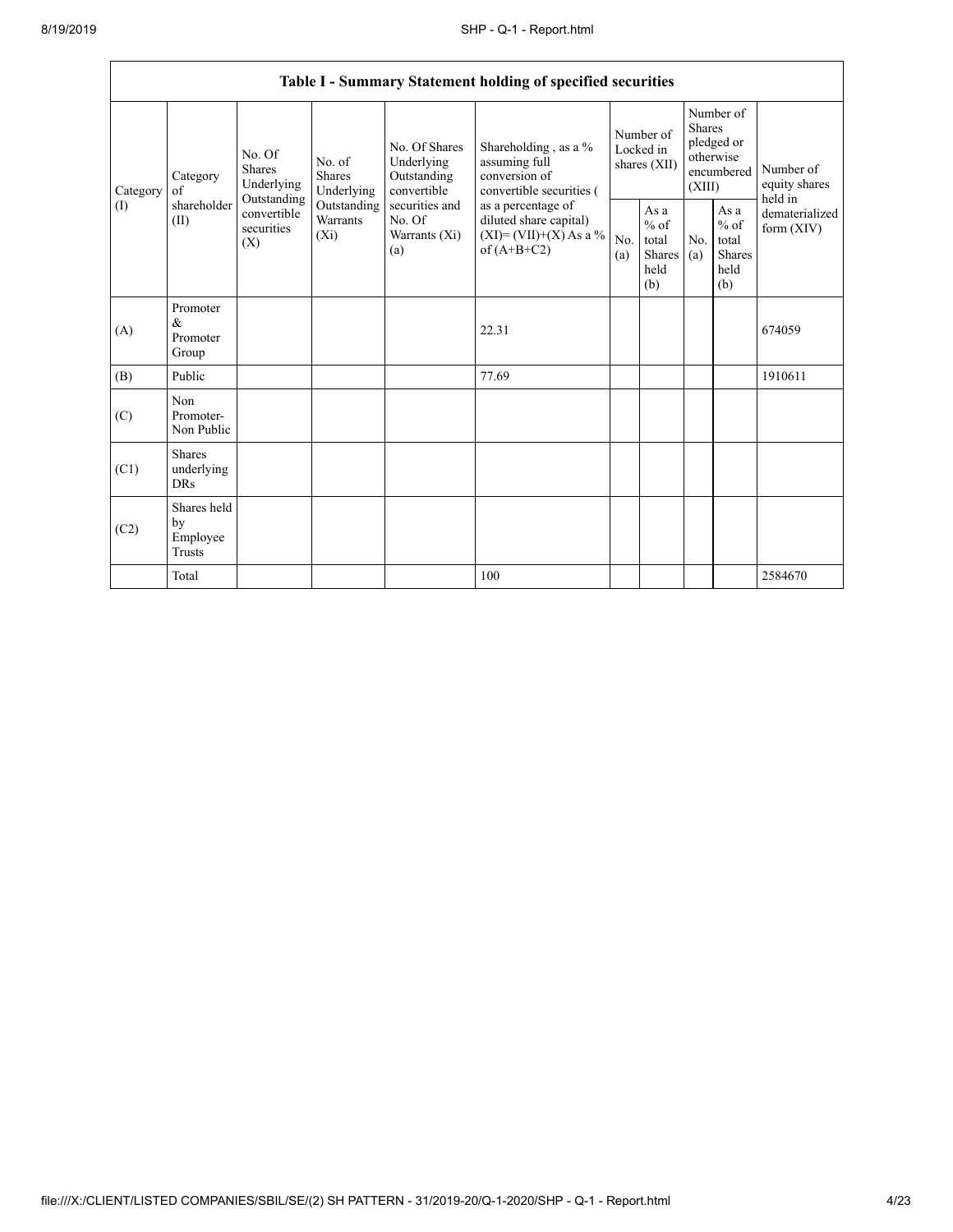|                                                                                             | Table II - Statement showing shareholding pattern of the Promoter and Promoter Group                                |                                                                              |                            |                       |                                    |                             |                                              |                               |               |                                 |                                 |
|---------------------------------------------------------------------------------------------|---------------------------------------------------------------------------------------------------------------------|------------------------------------------------------------------------------|----------------------------|-----------------------|------------------------------------|-----------------------------|----------------------------------------------|-------------------------------|---------------|---------------------------------|---------------------------------|
|                                                                                             |                                                                                                                     |                                                                              | No. of                     | No. Of<br>Partly      | No. Of                             | Total<br>nos.               | Shareholding<br>as a % of total              | each class of securities (IX) |               | Number of Voting Rights held in |                                 |
| Sr.                                                                                         | Category & Name<br>of the                                                                                           | Nos. Of<br>shareholders                                                      | fully<br>paid up<br>equity | paid-<br>up<br>equity | shares<br>underlying<br>Depository | shares<br>held<br>$(VII) =$ | no. of shares<br>(calculated as<br>per SCRR, | No of Voting (XIV) Rights     |               |                                 | Total<br>as a %                 |
|                                                                                             | Shareholders (I)                                                                                                    | (III)                                                                        | shares<br>held $(IV)$      | shares<br>held<br>(V) | Receipts<br>(VI)                   | $(IV)+$<br>$(V)$ +<br>(VI)  | 1957) (VIII)<br>As a % of<br>$(A+B+C2)$      | Class eg:<br>Χ                | Class<br>eg:y | Total                           | of<br>Total<br>Voting<br>rights |
| A                                                                                           | Table II - Statement showing shareholding pattern of the Promoter and Promoter Group                                |                                                                              |                            |                       |                                    |                             |                                              |                               |               |                                 |                                 |
| (1)                                                                                         | Indian                                                                                                              |                                                                              |                            |                       |                                    |                             |                                              |                               |               |                                 |                                 |
| (a)                                                                                         | Individuals/Hindu<br>undivided Family                                                                               | 10                                                                           | 542323                     |                       |                                    | 542323                      | 17.95                                        | 542323                        |               | 542323                          | 17.95                           |
| (d)                                                                                         | Any Other<br>(specify)                                                                                              | $\mathbf{1}$                                                                 | 131736                     |                       |                                    | 131736                      | 4.36                                         | 131736                        |               | 131736                          | 4.36                            |
| Sub-Total (A)<br>(1)                                                                        |                                                                                                                     | 11                                                                           | 674059                     |                       |                                    | 674059                      | 22.31                                        | 674059                        |               | 674059                          | 22.31                           |
| (2)                                                                                         | Foreign                                                                                                             |                                                                              |                            |                       |                                    |                             |                                              |                               |               |                                 |                                 |
| Total<br>Shareholding<br>of Promoter<br>and Promoter<br>Group $(A)=$<br>$(A)(1)+(A)$<br>(2) |                                                                                                                     | 11                                                                           | 674059                     |                       |                                    | 674059                      | 22.31                                        | 674059                        |               | 674059                          | 22.31                           |
| $\, {\bf B}$                                                                                |                                                                                                                     | Table III - Statement showing shareholding pattern of the Public shareholder |                            |                       |                                    |                             |                                              |                               |               |                                 |                                 |
| (1)                                                                                         | Institutions                                                                                                        |                                                                              |                            |                       |                                    |                             |                                              |                               |               |                                 |                                 |
| (3)                                                                                         | Non-institutions                                                                                                    |                                                                              |                            |                       |                                    |                             |                                              |                               |               |                                 |                                 |
| (a(i))                                                                                      | Individuals -<br>i.Individual<br>shareholders<br>holding nominal<br>share capital up to<br>Rs. 2 lakhs.             | 2145                                                                         | 1109474                    |                       |                                    | 1109474                     | 36.72                                        | 1109474                       |               | 1109474                         | 36.72                           |
| (a(ii))                                                                                     | Individuals - ii.<br>Individual<br>shareholders<br>holding nominal<br>share capital in<br>excess of Rs. 2<br>lakhs. | 22                                                                           | 858341                     |                       |                                    | 858341                      | 28.41                                        | 858341                        |               | 858341                          | 28.41                           |
| (b)                                                                                         | NBFCs registered<br>with RBI                                                                                        | $\mathbf{1}$                                                                 | 200                        |                       |                                    | 200                         | 0.01                                         | 200                           |               | 200                             | 0.01                            |
| (e)                                                                                         | Any Other<br>(specify)                                                                                              | 81                                                                           | 379526                     |                       |                                    | 379526                      | 12.56                                        | 379526                        |               | 379526                          | 12.56                           |
| Sub-Total (B)<br>(3)                                                                        |                                                                                                                     | 2249                                                                         | 2347541                    |                       |                                    | 2347541                     | 77.69                                        | 2347541                       |               | 2347541                         | 77.69                           |
| <b>Total Public</b><br>Shareholding<br>$(B)=(B)(1)+$<br>$(B)(2)+(B)(3)$                     |                                                                                                                     | 2249                                                                         | 2347541                    |                       |                                    | 2347541                     | 77.69                                        | 2347541                       |               | 2347541                         | 77.69                           |
| ${\bf C}$                                                                                   | Table IV - Statement showing shareholding pattern of the Non Promoter- Non Public shareholder                       |                                                                              |                            |                       |                                    |                             |                                              |                               |               |                                 |                                 |
| Total (<br>$A+B+C2$ )                                                                       |                                                                                                                     | 2260                                                                         | 3021600                    |                       |                                    | 3021600                     | 100                                          | 3021600                       |               | 3021600                         | 100                             |
| Total<br>$(A+B+C)$                                                                          |                                                                                                                     | 2260                                                                         | 3021600                    |                       |                                    | 3021600                     | 100                                          | 3021600                       |               | 3021600                         | 100                             |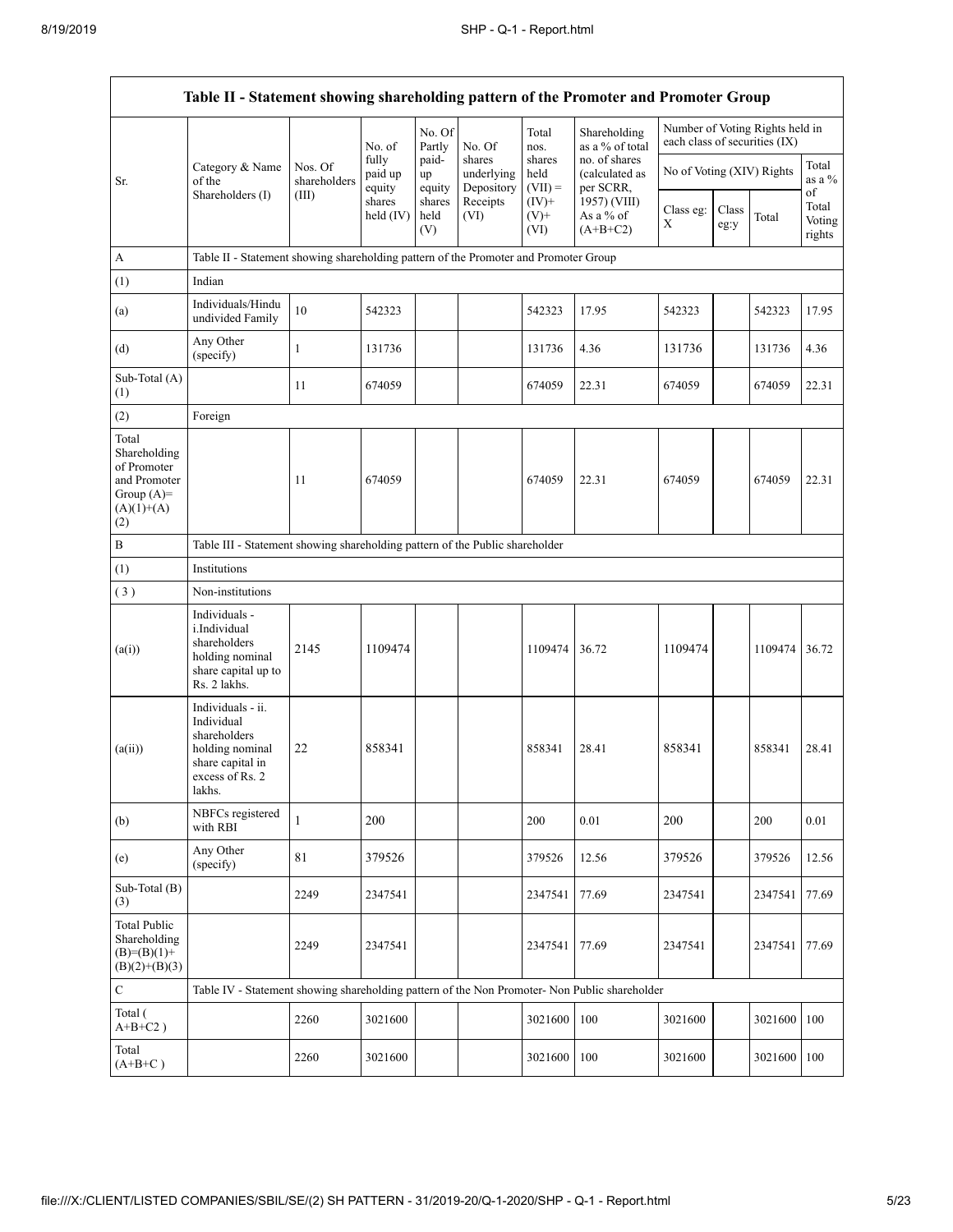| Table II - Statement showing shareholding pattern of the Promoter and Promoter Group    |                                                                                                                                            |             |                                                           |                                                                                                  |                                        |                                                  |                                                                        |                                                  |                                       |
|-----------------------------------------------------------------------------------------|--------------------------------------------------------------------------------------------------------------------------------------------|-------------|-----------------------------------------------------------|--------------------------------------------------------------------------------------------------|----------------------------------------|--------------------------------------------------|------------------------------------------------------------------------|--------------------------------------------------|---------------------------------------|
| Sr.                                                                                     | No. Of<br>No. of<br><b>Shares</b><br><b>Shares</b><br>Underlying<br>Outstanding<br>convertible<br>Warrants<br>securities<br>$(X_i)$<br>(X) | Underlying  | No. Of Shares<br>Underlying<br>Outstanding<br>convertible | Shareholding, as a %<br>assuming full conversion of<br>convertible securities (as a              | Number of<br>Locked in<br>shares (XII) |                                                  | Number of<br>Shares<br>pledged or<br>otherwise<br>encumbered<br>(XIII) |                                                  | Number of<br>equity shares<br>held in |
|                                                                                         |                                                                                                                                            | Outstanding | securities and<br>No. Of Warrants<br>(Xi)(a)              | percentage of diluted share<br>capital) $(XI) = (VII)+(X) As$<br>a % of $(A+B+C2)$<br>No.<br>(a) |                                        | As a<br>$%$ of<br>total<br>Shares<br>held<br>(b) | No.<br>(a)                                                             | As a<br>$%$ of<br>total<br>Shares<br>held<br>(b) | dematerialized<br>form $(XIV)$        |
| $\boldsymbol{\mathsf{A}}$                                                               |                                                                                                                                            |             |                                                           | Table II - Statement showing shareholding pattern of the Promoter and Promoter Group             |                                        |                                                  |                                                                        |                                                  |                                       |
| (1)                                                                                     | Indian                                                                                                                                     |             |                                                           |                                                                                                  |                                        |                                                  |                                                                        |                                                  |                                       |
| (a)                                                                                     |                                                                                                                                            |             |                                                           | 17.95                                                                                            |                                        |                                                  |                                                                        |                                                  | 542323                                |
| (d)                                                                                     |                                                                                                                                            |             |                                                           | 4.36                                                                                             |                                        |                                                  |                                                                        |                                                  | 131736                                |
| Sub-Total (A)<br>(1)                                                                    |                                                                                                                                            |             |                                                           | 22.31                                                                                            |                                        |                                                  |                                                                        |                                                  | 674059                                |
| (2)                                                                                     | Foreign                                                                                                                                    |             |                                                           |                                                                                                  |                                        |                                                  |                                                                        |                                                  |                                       |
| Total<br>Shareholding<br>of Promoter<br>and Promoter<br>Group $(A)=$<br>$(A)(1)+(A)(2)$ |                                                                                                                                            |             |                                                           | 22.31                                                                                            |                                        |                                                  |                                                                        |                                                  | 674059                                |
| $\, {\bf B}$                                                                            |                                                                                                                                            |             |                                                           | Table III - Statement showing shareholding pattern of the Public shareholder                     |                                        |                                                  |                                                                        |                                                  |                                       |
| (1)                                                                                     | Institutions                                                                                                                               |             |                                                           |                                                                                                  |                                        |                                                  |                                                                        |                                                  |                                       |
| (3)                                                                                     | Non-institutions                                                                                                                           |             |                                                           |                                                                                                  |                                        |                                                  |                                                                        |                                                  |                                       |
| (a(i))                                                                                  |                                                                                                                                            |             |                                                           | 36.72                                                                                            |                                        |                                                  |                                                                        |                                                  | 694844                                |
| (a(ii))                                                                                 |                                                                                                                                            |             |                                                           | 28.41                                                                                            |                                        |                                                  |                                                                        |                                                  | 858341                                |
| (b)                                                                                     |                                                                                                                                            |             |                                                           | 0.01                                                                                             |                                        |                                                  |                                                                        |                                                  | 200                                   |
| (e)                                                                                     |                                                                                                                                            |             |                                                           | 12.56                                                                                            |                                        |                                                  |                                                                        |                                                  | 357226                                |
| Sub-Total (B)<br>(3)                                                                    |                                                                                                                                            |             |                                                           | 77.69                                                                                            |                                        |                                                  |                                                                        |                                                  | 1910611                               |
| <b>Total Public</b><br>Shareholding<br>$(B)=(B)(1)+$<br>$(B)(2)+(B)(3)$                 |                                                                                                                                            |             |                                                           | 77.69                                                                                            |                                        |                                                  |                                                                        |                                                  | 1910611                               |
| ${\bf C}$                                                                               |                                                                                                                                            |             |                                                           | Table IV - Statement showing shareholding pattern of the Non Promoter- Non Public shareholder    |                                        |                                                  |                                                                        |                                                  |                                       |
| Total (<br>$A+B+C2$ )                                                                   |                                                                                                                                            |             |                                                           | 100                                                                                              |                                        |                                                  |                                                                        |                                                  | 2584670                               |
| Total (A+B+C<br>$\lambda$                                                               |                                                                                                                                            |             |                                                           | 100                                                                                              |                                        |                                                  |                                                                        |                                                  | 2584670                               |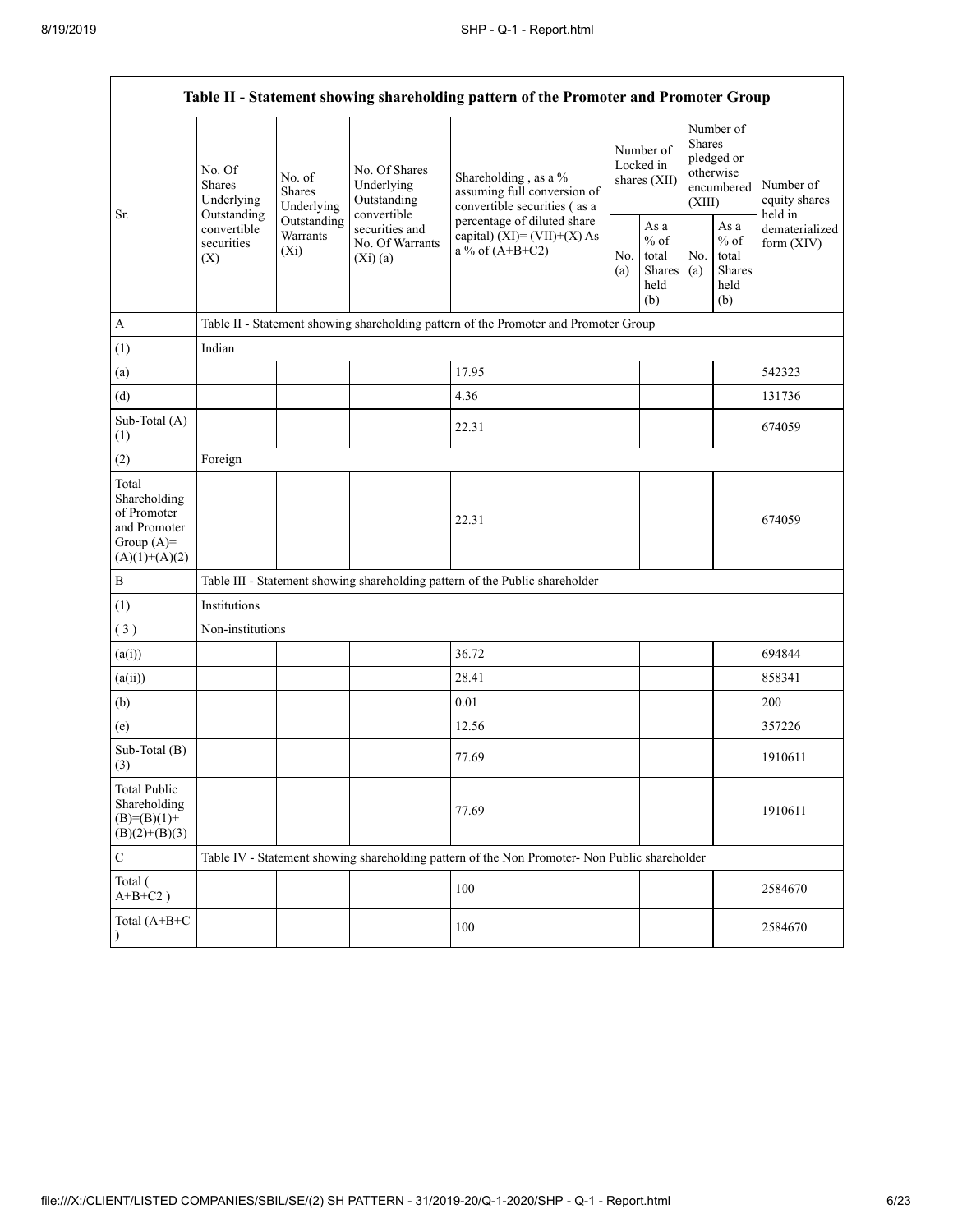| <b>Individuals/Hindu undivided Family</b>                                                                                                                                                   |                              |                              |                             |                                |                       |                                |                        |  |
|---------------------------------------------------------------------------------------------------------------------------------------------------------------------------------------------|------------------------------|------------------------------|-----------------------------|--------------------------------|-----------------------|--------------------------------|------------------------|--|
| Searial No.                                                                                                                                                                                 | $\mathbf{1}$                 | $\sqrt{2}$                   | 3                           | $\overline{4}$                 | 5                     | 6                              | $\overline{7}$         |  |
| Name of the<br>Shareholders (I)                                                                                                                                                             | Shankarlal<br>Tekchand Ahuja | Sunil<br>Shankarlal<br>Ahuja | Anil<br>Shankarlal<br>Ahuja | Manisha<br>Shankarlal<br>Ahuja | Jaya Prakash<br>Ahuja | Prakash<br>Bhagwandas<br>Ahuja | Sonia Prakash<br>Ahuja |  |
| PAN (II)                                                                                                                                                                                    | AAQPA3548M                   | AASPA8998B                   | AASPA8999A                  | AECPA1576R                     | ACDPA3097N            | ABLPA1958M                     | AGBPA8178J             |  |
| No. of fully paid<br>up equity shares<br>held (IV)                                                                                                                                          | 226942                       | 94500                        | 92600                       | 34781                          | 32100                 | 29400                          | 12900                  |  |
| No. Of Partly paid-<br>up equity shares<br>held (V)                                                                                                                                         |                              |                              |                             |                                |                       |                                |                        |  |
| No. Of shares<br>underlying<br>Depository<br>Receipts (VI)                                                                                                                                  |                              |                              |                             |                                |                       |                                |                        |  |
| Total nos. shares<br>held $(VII) = (IV) +$<br>$(V)$ + $(VI)$                                                                                                                                | 226942                       | 94500                        | 92600                       | 34781                          | 32100                 | 29400                          | 12900                  |  |
| Shareholding as a<br>% of total no. of<br>shares (calculated<br>as per SCRR,<br>1957) (VIII) As a<br>% of $(A+B+C2)$                                                                        | 7.51                         | 3.13                         | 3.06                        | 1.15                           | 1.06                  | 0.97                           | 0.43                   |  |
| Number of Voting Rights held in each class of securities (IX)                                                                                                                               |                              |                              |                             |                                |                       |                                |                        |  |
| Class eg:X                                                                                                                                                                                  | 226942                       | 94500                        | 92600                       | 34781                          | 32100                 | 29400                          | 12900                  |  |
| Class eg:y                                                                                                                                                                                  |                              |                              |                             |                                |                       |                                |                        |  |
| Total                                                                                                                                                                                       | 226942                       | 94500                        | 92600                       | 34781                          | 32100                 | 29400                          | 12900                  |  |
| Total as a % of<br><b>Total Voting rights</b>                                                                                                                                               | 7.51                         | 3.13                         | 3.06                        | 1.15                           | 1.06                  | 0.97                           | 0.43                   |  |
| No. Of Shares<br>Underlying<br>Outstanding<br>convertible<br>securities $(X)$                                                                                                               |                              |                              |                             |                                |                       |                                |                        |  |
| No. of Shares<br>Underlying<br>Outstanding<br>Warrants (Xi)                                                                                                                                 |                              |                              |                             |                                |                       |                                |                        |  |
| No. Of Shares<br>Underlying<br>Outstanding<br>convertible<br>securities and No.<br>Of Warrants (Xi)<br>(a)                                                                                  |                              |                              |                             |                                |                       |                                |                        |  |
| Shareholding, as a<br>% assuming full<br>conversion of<br>convertible<br>securities (as a<br>percentage of<br>diluted share<br>capital) $(XI)$ =<br>$(VII)+(Xi)(a)$ As a<br>% of $(A+B+C2)$ | 7.51                         | 3.13                         | 3.06                        | 1.15                           | 1.06                  | 0.97                           | 0.43                   |  |
| Number of Locked in shares (XII)                                                                                                                                                            |                              |                              |                             |                                |                       |                                |                        |  |
| No. (a)                                                                                                                                                                                     |                              |                              |                             |                                |                       |                                |                        |  |
| As a % of total<br>Shares held (b)                                                                                                                                                          |                              |                              |                             |                                |                       |                                |                        |  |
| Number of Shares pledged or otherwise encumbered (XIII)                                                                                                                                     |                              |                              |                             |                                |                       |                                |                        |  |
| No. (a)                                                                                                                                                                                     |                              |                              |                             |                                |                       |                                |                        |  |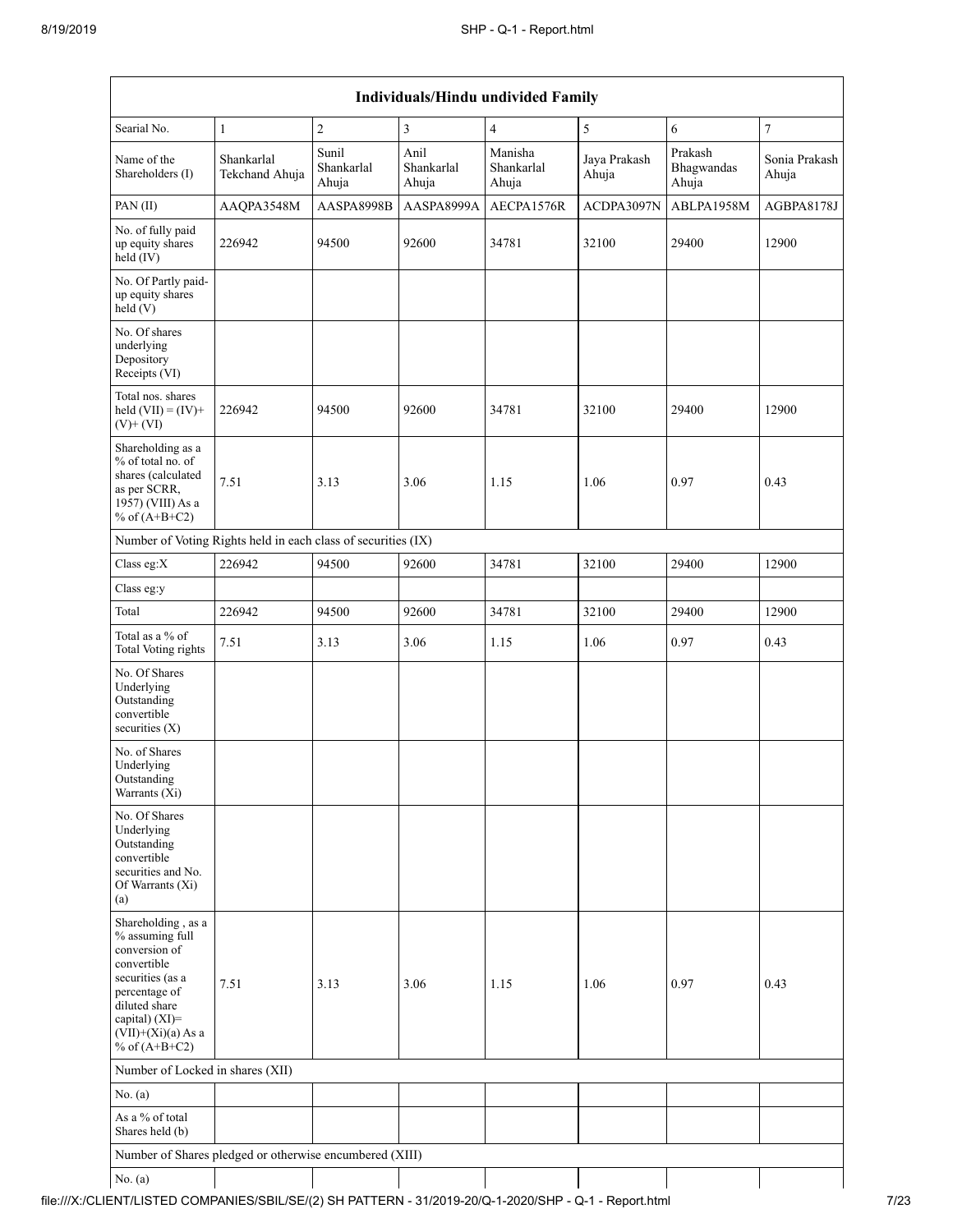## 8/19/2019 SHP - Q-1 - Report.html

| As a % of total<br>Shares held (b)                                   |          |          |          |          |          |          |          |
|----------------------------------------------------------------------|----------|----------|----------|----------|----------|----------|----------|
| Number of equity<br>shares held in<br>dematerialized<br>form $(XIV)$ | 226942   | 94500    | 92600    | 34781    | 32100    | 29400    | 12900    |
| Reason for not providing PAN                                         |          |          |          |          |          |          |          |
| Reason for not<br>providing PAN                                      |          |          |          |          |          |          |          |
| Shareholder type                                                     | Promoter | Promoter | Promoter | Promoter | Promoter | Promoter | Promoter |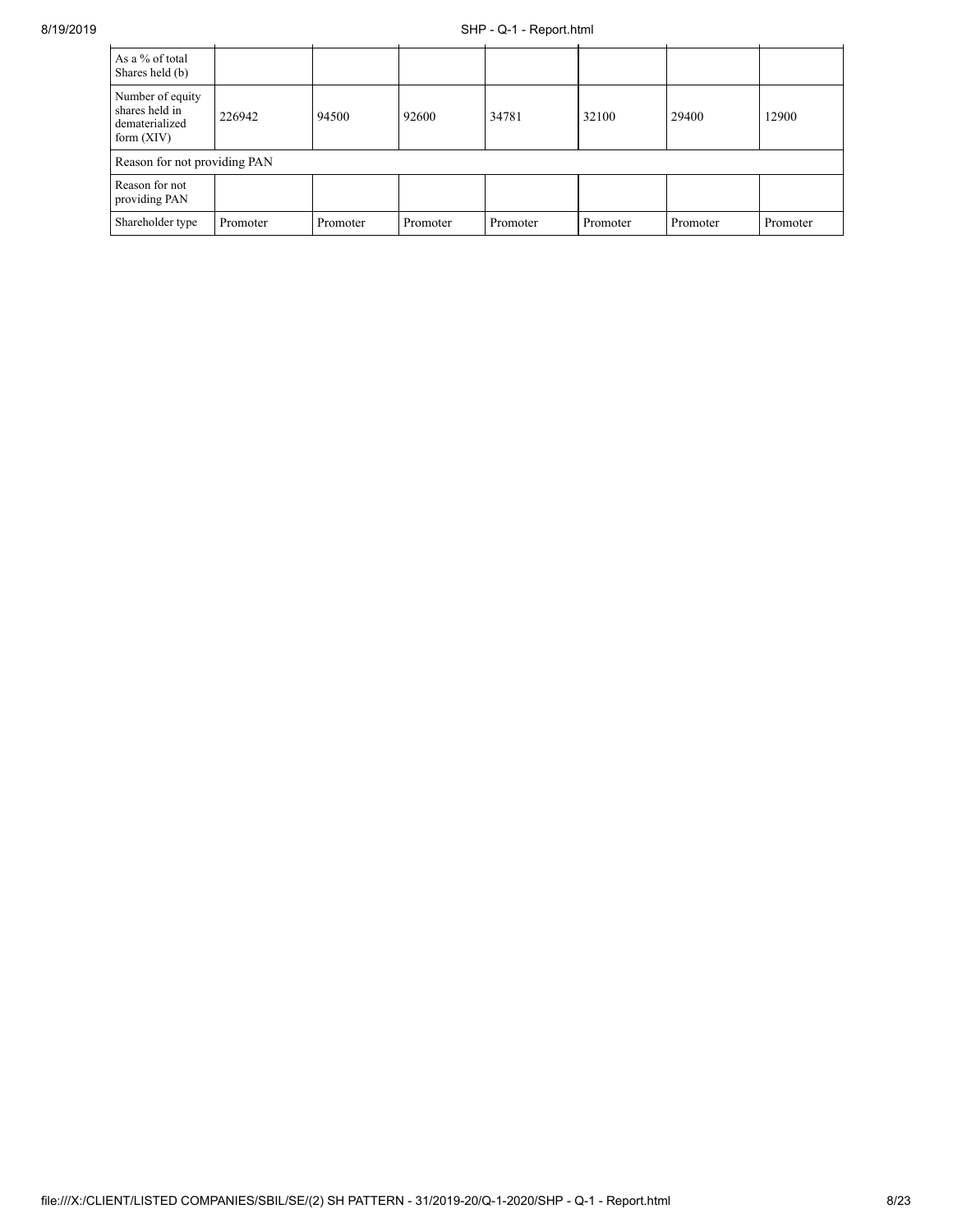|                                                                                                                                                                                          | Individuals/Hindu undivided Family                            |             |                        |                       |  |  |  |  |
|------------------------------------------------------------------------------------------------------------------------------------------------------------------------------------------|---------------------------------------------------------------|-------------|------------------------|-----------------------|--|--|--|--|
| Searial No.                                                                                                                                                                              | $\,8\,$                                                       | 9           | 10                     |                       |  |  |  |  |
| Name of the<br>Shareholders (I)                                                                                                                                                          | Bhavnaben Manojkumar Ahuja                                    | Pooja Ahuja | Kashyap Rajendra Mehta | Click here to go back |  |  |  |  |
| PAN(II)                                                                                                                                                                                  | ACQPG3183N                                                    | ALCPA9092P  | AAVPM9242K             | Total                 |  |  |  |  |
| No. of fully paid<br>up equity shares<br>$held$ $(V)$                                                                                                                                    | 10000                                                         | 9000        | 100                    | 542323                |  |  |  |  |
| No. Of Partly paid-<br>up equity shares<br>held(V)                                                                                                                                       |                                                               |             |                        |                       |  |  |  |  |
| No. Of shares<br>underlying<br>Depository<br>Receipts (VI)                                                                                                                               |                                                               |             |                        |                       |  |  |  |  |
| Total nos. shares<br>held $(VII) = (IV) +$<br>$(V)$ + $(VI)$                                                                                                                             | 10000                                                         | 9000        | 100                    | 542323                |  |  |  |  |
| Shareholding as a<br>% of total no. of<br>shares (calculated<br>as per SCRR,<br>1957) (VIII) As a<br>% of $(A+B+C2)$                                                                     | 0.33                                                          | 0.3         | $\boldsymbol{0}$       | 17.95                 |  |  |  |  |
|                                                                                                                                                                                          | Number of Voting Rights held in each class of securities (IX) |             |                        |                       |  |  |  |  |
| Class eg:X                                                                                                                                                                               | 10000                                                         | 9000        | 100                    | 542323                |  |  |  |  |
| Class eg:y                                                                                                                                                                               |                                                               |             |                        |                       |  |  |  |  |
| Total                                                                                                                                                                                    | 10000                                                         | 9000        | 100                    | 542323                |  |  |  |  |
| Total as a % of<br>Total Voting rights                                                                                                                                                   | 0.33                                                          | 0.3         | $\boldsymbol{0}$       | 17.95                 |  |  |  |  |
| No. Of Shares<br>Underlying<br>Outstanding<br>convertible<br>securities (X)                                                                                                              |                                                               |             |                        |                       |  |  |  |  |
| No. of Shares<br>Underlying<br>Outstanding<br>Warrants (Xi)                                                                                                                              |                                                               |             |                        |                       |  |  |  |  |
| No. Of Shares<br>Underlying<br>Outstanding<br>convertible<br>securities and No.<br>Of Warrants (Xi)<br>(a)                                                                               |                                                               |             |                        |                       |  |  |  |  |
| Shareholding, as a<br>% assuming full<br>conversion of<br>convertible<br>securities (as a<br>percentage of<br>diluted share<br>capital) (XI)=<br>$(VII)+(Xi)(a)$ As a<br>% of $(A+B+C2)$ | 0.33                                                          | 0.3         | $\boldsymbol{0}$       | 17.95                 |  |  |  |  |
| Number of Locked in shares (XII)                                                                                                                                                         |                                                               |             |                        |                       |  |  |  |  |
| No. $(a)$                                                                                                                                                                                |                                                               |             |                        |                       |  |  |  |  |
| As a % of total<br>Shares held (b)                                                                                                                                                       |                                                               |             |                        |                       |  |  |  |  |
|                                                                                                                                                                                          | Number of Shares pledged or otherwise encumbered (XIII)       |             |                        |                       |  |  |  |  |
| No. $(a)$                                                                                                                                                                                |                                                               |             |                        |                       |  |  |  |  |
|                                                                                                                                                                                          |                                                               |             |                        |                       |  |  |  |  |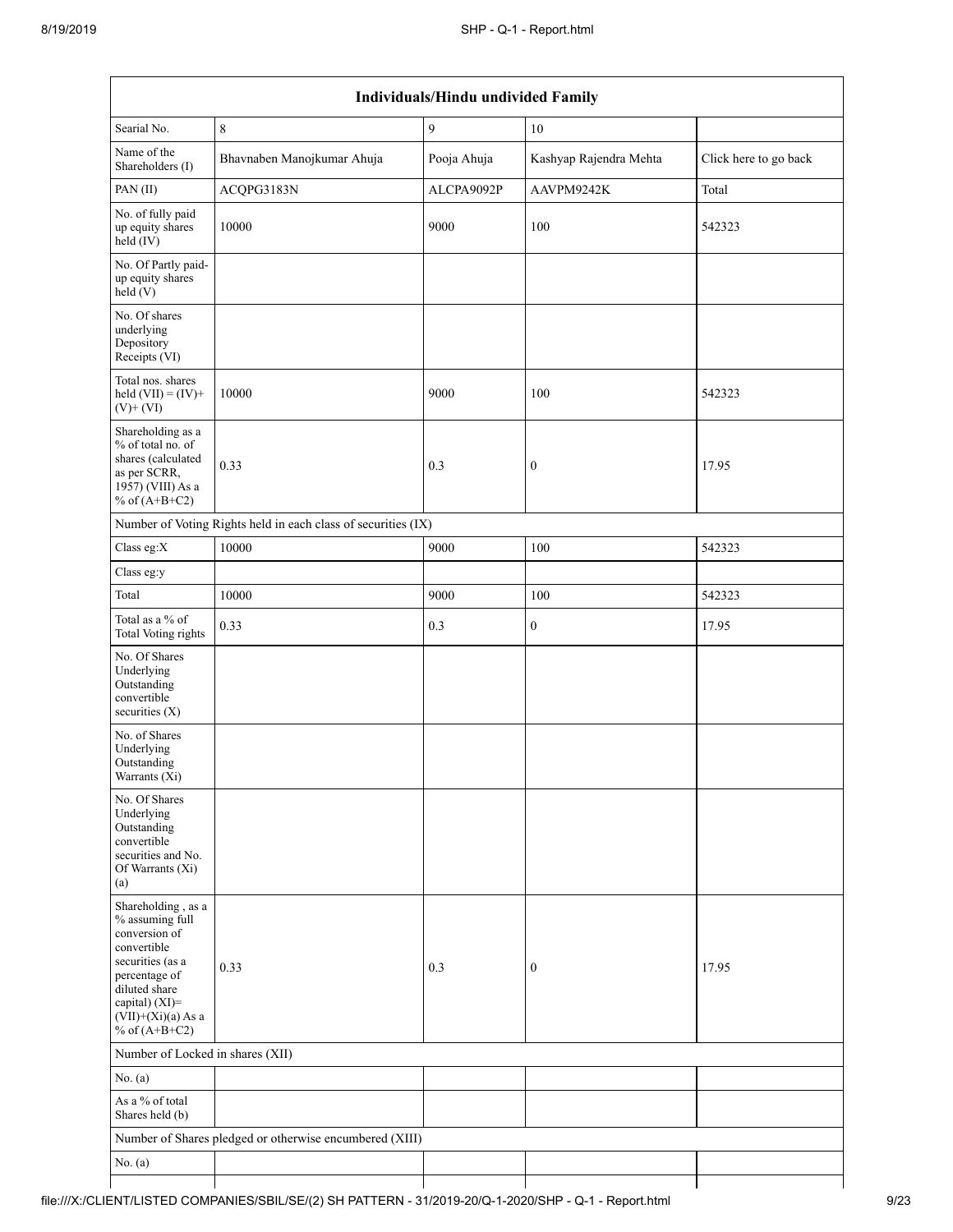## 8/19/2019 SHP - Q-1 - Report.html

| As a % of total<br>Shares held (b)                                   |          |          |          |        |
|----------------------------------------------------------------------|----------|----------|----------|--------|
| Number of equity<br>shares held in<br>dematerialized<br>form $(XIV)$ | 10000    | 9000     | 100      | 542323 |
| Reason for not providing PAN                                         |          |          |          |        |
| Reason for not<br>providing PAN                                      |          |          |          |        |
| Shareholder type                                                     | Promoter | Promoter | Promoter |        |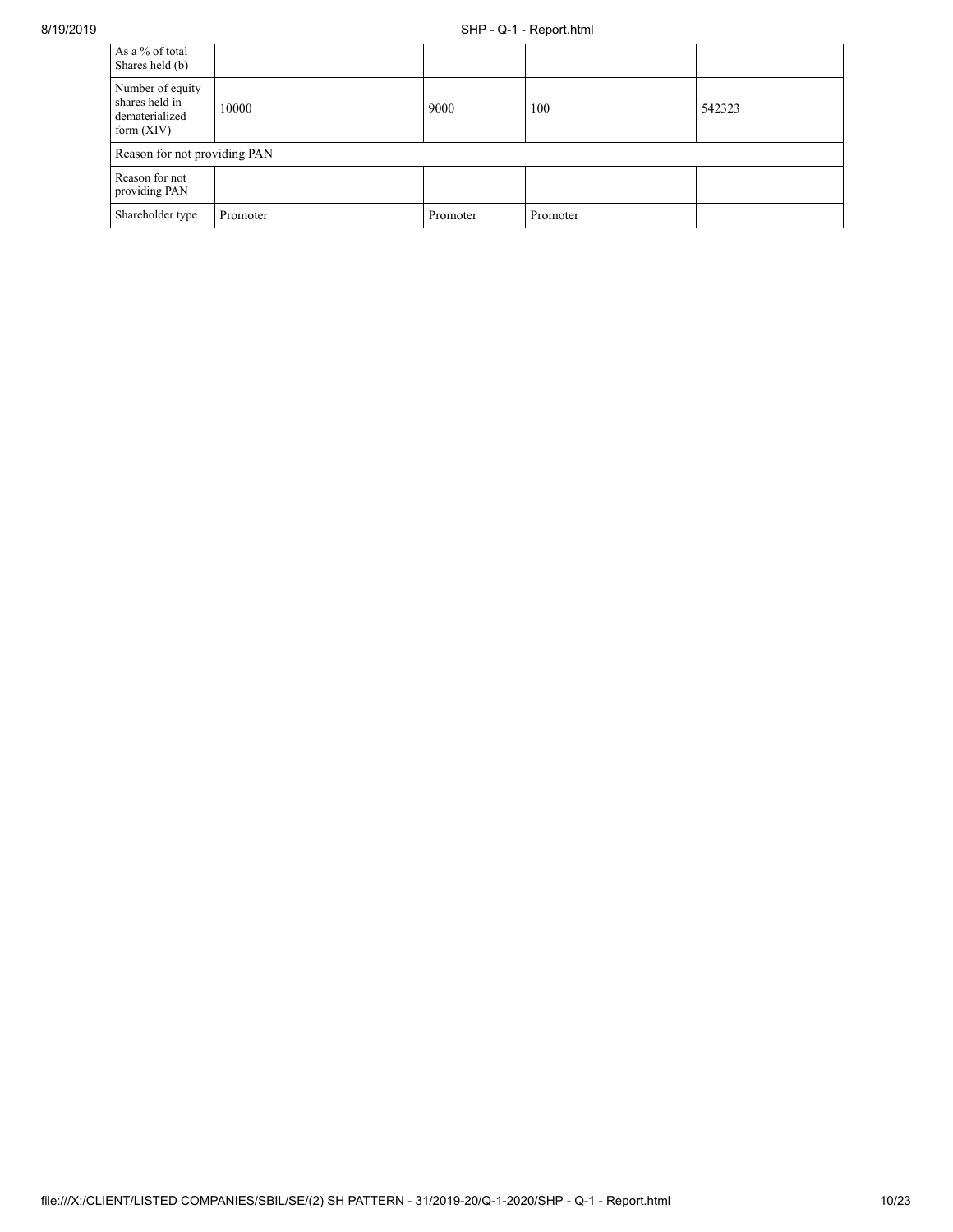| Any Other (specify)                                                                                                                                                                  |                                                               |                       |  |  |  |  |  |  |
|--------------------------------------------------------------------------------------------------------------------------------------------------------------------------------------|---------------------------------------------------------------|-----------------------|--|--|--|--|--|--|
| Searial No.                                                                                                                                                                          | $\mathbf{1}$                                                  |                       |  |  |  |  |  |  |
| Category                                                                                                                                                                             | <b>Bodies Corporate</b>                                       | Click here to go back |  |  |  |  |  |  |
| Name of the<br>Shareholders (I)                                                                                                                                                      | Superfin Impex Limited                                        |                       |  |  |  |  |  |  |
| PAN (II)                                                                                                                                                                             | AACCS1072K                                                    | Total                 |  |  |  |  |  |  |
| No. of the<br>Shareholders (I)                                                                                                                                                       | $\mathbf{1}$                                                  | 1                     |  |  |  |  |  |  |
| No. of fully paid<br>up equity shares<br>held (IV)                                                                                                                                   | 131736                                                        | 131736                |  |  |  |  |  |  |
| No. Of Partly paid-<br>up equity shares<br>held(V)                                                                                                                                   |                                                               |                       |  |  |  |  |  |  |
| No. Of shares<br>underlying<br>Depository<br>Receipts (VI)                                                                                                                           |                                                               |                       |  |  |  |  |  |  |
| Total nos. shares<br>held $(VII) = (IV) +$<br>$(V)$ + $(VI)$                                                                                                                         | 131736                                                        | 131736                |  |  |  |  |  |  |
| Shareholding as a<br>% of total no. of<br>shares (calculated<br>as per SCRR,<br>1957) (VIII) As a<br>% of $(A+B+C2)$                                                                 | 4.36                                                          | 4.36                  |  |  |  |  |  |  |
|                                                                                                                                                                                      | Number of Voting Rights held in each class of securities (IX) |                       |  |  |  |  |  |  |
| Class eg: X                                                                                                                                                                          | 131736                                                        | 131736                |  |  |  |  |  |  |
| Class eg:y                                                                                                                                                                           |                                                               |                       |  |  |  |  |  |  |
| Total                                                                                                                                                                                | 131736                                                        | 131736                |  |  |  |  |  |  |
| Total as a % of<br><b>Total Voting rights</b>                                                                                                                                        | 4.36                                                          | 4.36                  |  |  |  |  |  |  |
| No. Of Shares<br>Underlying<br>Outstanding<br>convertible<br>securities (X)                                                                                                          |                                                               |                       |  |  |  |  |  |  |
| No. of Shares<br>Underlying<br>Outstanding<br>Warrants $(X_i)$                                                                                                                       |                                                               |                       |  |  |  |  |  |  |
| No. Of Shares<br>Underlying<br>Outstanding<br>convertible<br>securities and No.<br>Of Warrants (Xi)<br>(a)                                                                           |                                                               |                       |  |  |  |  |  |  |
| Shareholding, as a<br>% assuming full<br>conversion of<br>convertible<br>securities (as a<br>percentage of<br>diluted share<br>capital) (XI)=<br>$(VII)+(X)$ As a %<br>of $(A+B+C2)$ | 4.36                                                          | 4.36                  |  |  |  |  |  |  |
| Number of Locked in shares (XII)                                                                                                                                                     |                                                               |                       |  |  |  |  |  |  |
| No. $(a)$                                                                                                                                                                            |                                                               |                       |  |  |  |  |  |  |
| As a % of total                                                                                                                                                                      |                                                               |                       |  |  |  |  |  |  |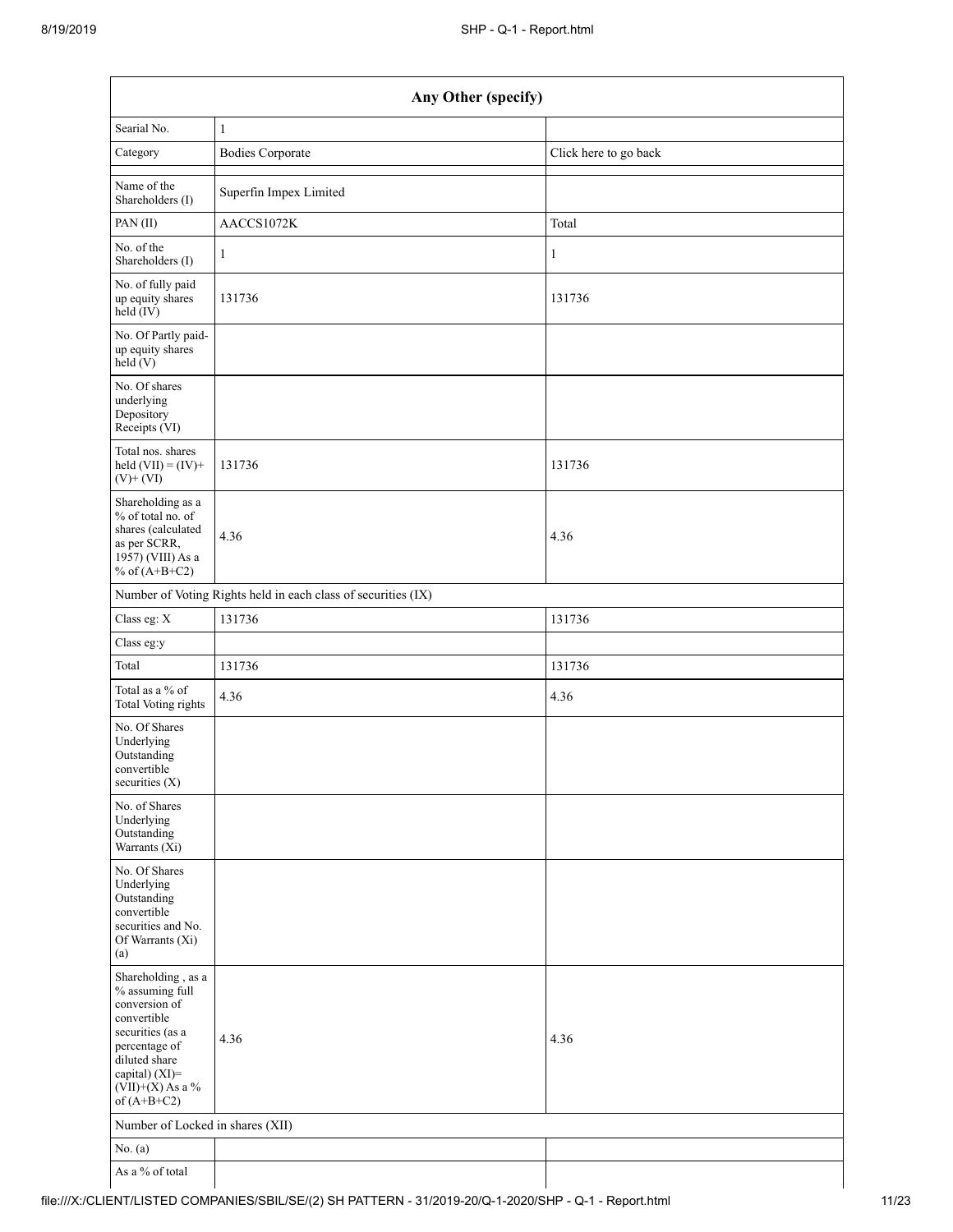| Shares held (b)                                                      |        |        |  |  |  |  |  |
|----------------------------------------------------------------------|--------|--------|--|--|--|--|--|
| Number of Shares pledged or otherwise encumbered (XIII)              |        |        |  |  |  |  |  |
| No. $(a)$                                                            |        |        |  |  |  |  |  |
| As a % of total<br>Shares held (b)                                   |        |        |  |  |  |  |  |
| Number of equity<br>shares held in<br>dematerialized<br>form $(XIV)$ | 131736 | 131736 |  |  |  |  |  |
| Reason for not providing PAN                                         |        |        |  |  |  |  |  |
| Reason for not<br>providing PAN                                      |        |        |  |  |  |  |  |
| Shareholder type                                                     |        |        |  |  |  |  |  |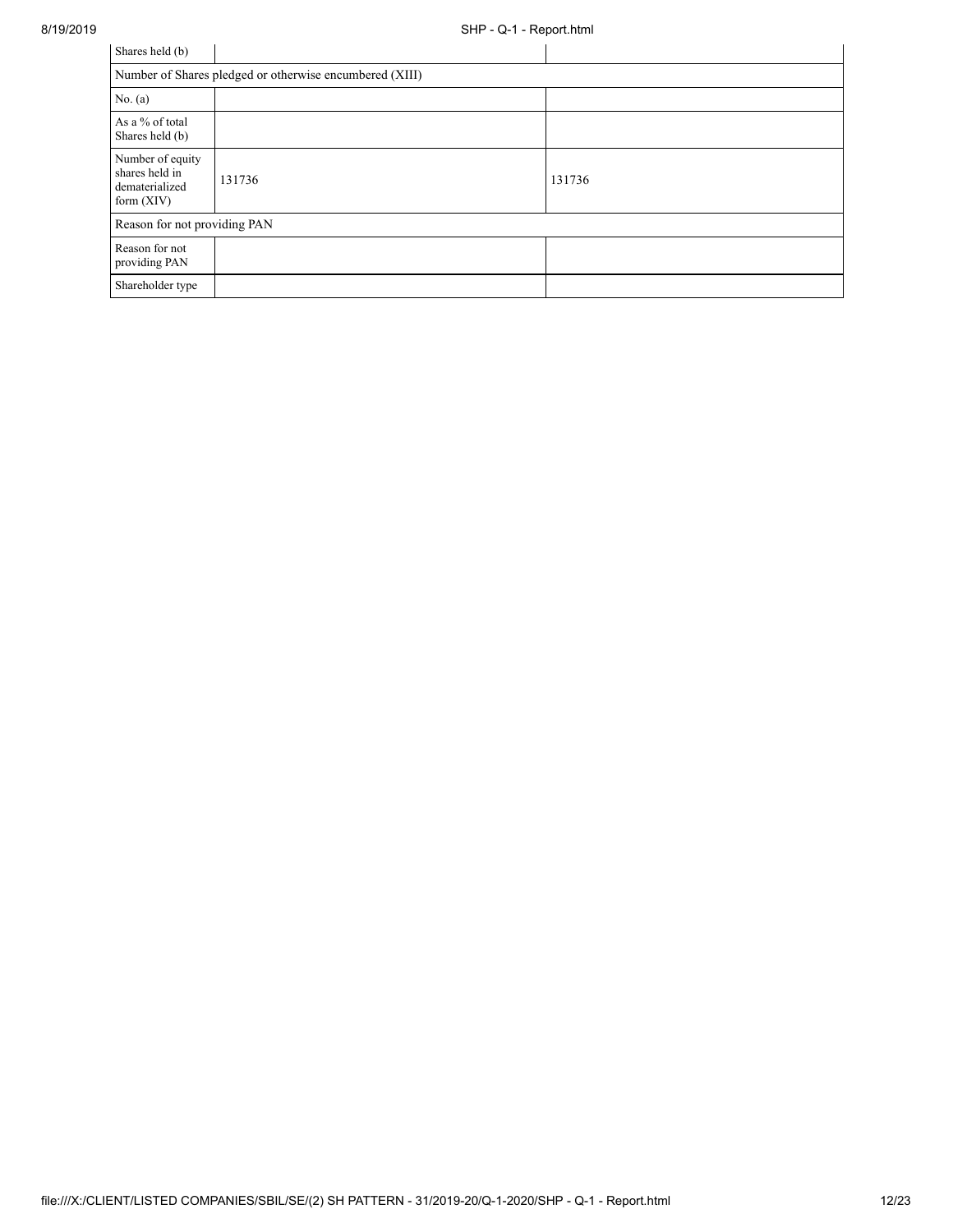| Individuals - ii. Individual shareholders holding nominal share capital in excess of Rs. 2 lakhs.                                                                                    |                              |                               |                               |                             |                         |                            |                               |
|--------------------------------------------------------------------------------------------------------------------------------------------------------------------------------------|------------------------------|-------------------------------|-------------------------------|-----------------------------|-------------------------|----------------------------|-------------------------------|
| Searial No.                                                                                                                                                                          | $\mathbf{1}$                 | $\sqrt{2}$                    | $\mathfrak{Z}$                | $\overline{4}$              | 5                       | $\sqrt{6}$                 | $\tau$                        |
| Name of the<br>Shareholders (I)                                                                                                                                                      | Agrawal Sunil<br>Jagdishbhai | Amit<br>Makkhanlal<br>Agrawal | Anil<br>Makkhanlal<br>Agrawal | Bhavik<br>Khemchand<br>Shah | Deep Kaushal<br>Agrawal | Dilip Hajarilal<br>Agrawal | Gayatri<br>Kaushal<br>Agrawal |
| PAN (II)                                                                                                                                                                             | ABMPA5735D                   | ADRPA7127Q                    | ABJPA6636L                    | AOOPS6378H                  | AJDPA3932F              | ABMPA5734C                 | ABKPA6890R                    |
| No. of fully paid<br>up equity shares<br>held (IV)                                                                                                                                   | 71000                        | 80781                         | 52200                         | 40218                       | 36150                   | 32050                      | 32900                         |
| No. Of Partly paid-<br>up equity shares<br>held (V)                                                                                                                                  |                              |                               |                               |                             |                         |                            |                               |
| No. Of shares<br>underlying<br>Depository<br>Receipts (VI)                                                                                                                           |                              |                               |                               |                             |                         |                            |                               |
| Total nos. shares<br>held $(VII) = (IV) +$<br>$(V)$ + $(VI)$                                                                                                                         | 71000                        | 80781                         | 52200                         | 40218                       | 36150                   | 32050                      | 32900                         |
| Shareholding as a<br>% of total no. of<br>shares (calculated<br>as per SCRR,<br>1957) (VIII) As a<br>% of $(A+B+C2)$                                                                 | 2.35                         | 2.67                          | 1.73                          | 1.33                        | 1.2                     | 1.06                       | 1.09                          |
| Number of Voting Rights held in each class of securities (IX)                                                                                                                        |                              |                               |                               |                             |                         |                            |                               |
| Class eg: X                                                                                                                                                                          | 71000                        | 80781                         | 52200                         | 40218                       | 36150                   | 32050                      | 32900                         |
| Class eg:y                                                                                                                                                                           |                              |                               |                               |                             |                         |                            |                               |
| Total                                                                                                                                                                                | 71000                        | 80781                         | 52200                         | 40218                       | 36150                   | 32050                      | 32900                         |
| Total as a % of<br><b>Total Voting rights</b>                                                                                                                                        | 2.35                         | 2.67                          | 1.73                          | 1.33                        | 1.2                     | 1.06                       | 1.09                          |
| No. Of Shares<br>Underlying<br>Outstanding<br>convertible<br>securities $(X)$                                                                                                        |                              |                               |                               |                             |                         |                            |                               |
| No. of Shares<br>Underlying<br>Outstanding<br>Warrants (Xi)                                                                                                                          |                              |                               |                               |                             |                         |                            |                               |
| No. Of Shares<br>Underlying<br>Outstanding<br>convertible<br>securities and No.<br>Of Warrants (Xi)<br>(a)                                                                           |                              |                               |                               |                             |                         |                            |                               |
| Shareholding, as a<br>% assuming full<br>conversion of<br>convertible<br>securities (as a<br>percentage of<br>diluted share<br>capital) (XI)=<br>$(VII)+(X)$ As a %<br>of $(A+B+C2)$ | 2.35                         | 2.67                          | 1.73                          | 1.33                        | 1.2                     | 1.06                       | 1.09                          |
| Number of Locked in shares (XII)                                                                                                                                                     |                              |                               |                               |                             |                         |                            |                               |
| No. $(a)$                                                                                                                                                                            |                              |                               |                               |                             |                         |                            |                               |
| As a % of total<br>Shares held (b)                                                                                                                                                   |                              |                               |                               |                             |                         |                            |                               |
| Number of equity<br>shares held in                                                                                                                                                   | 71000                        | 80781                         | 52200                         | 40218                       | 36150                   | 32050                      | 32900                         |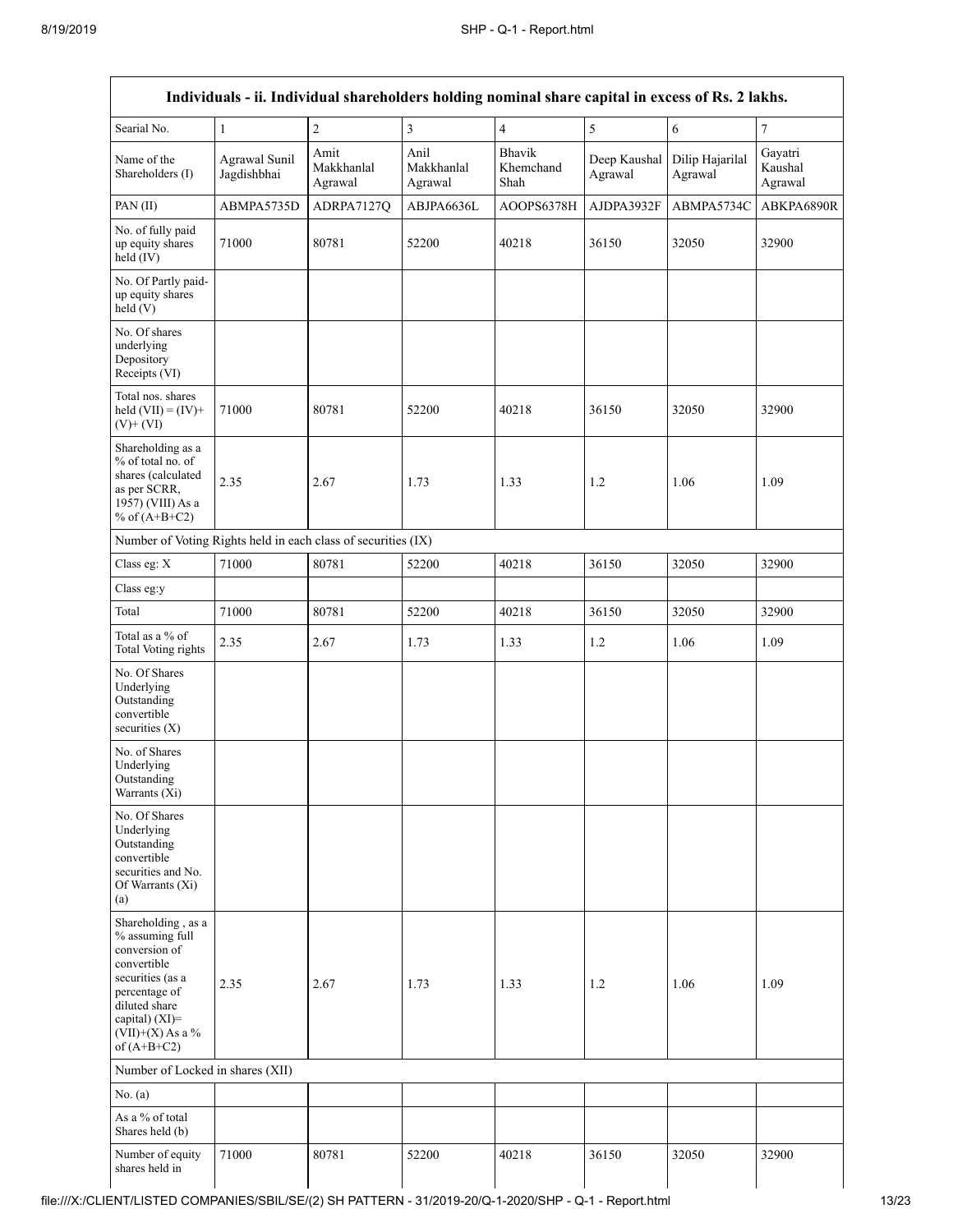| dematerialized<br>form $(XIV)$  |  |  |  |  |  |  |  |
|---------------------------------|--|--|--|--|--|--|--|
| Reason for not providing PAN    |  |  |  |  |  |  |  |
| Reason for not<br>providing PAN |  |  |  |  |  |  |  |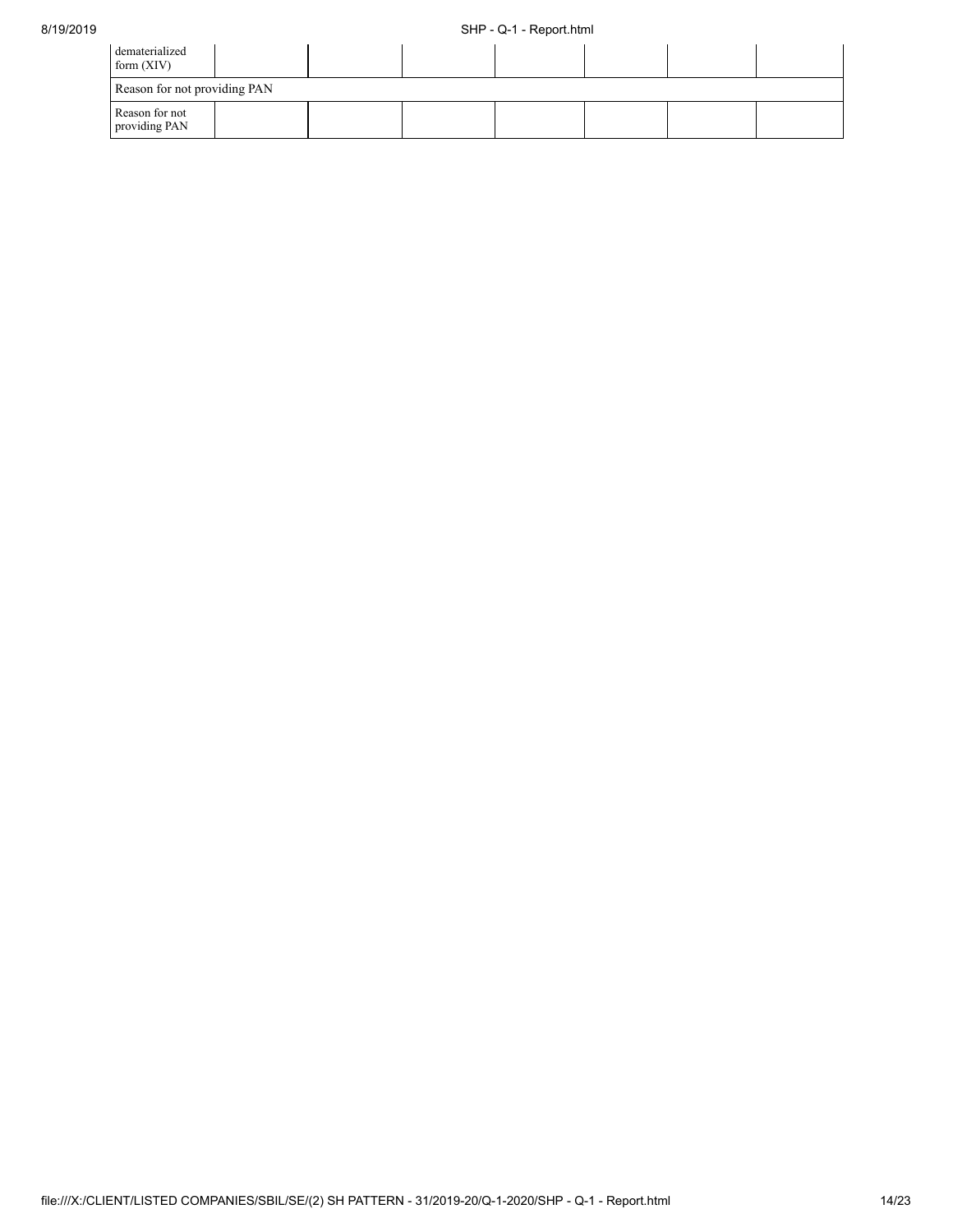|                                                                                                                                                                                      |                                      |                                         |                                 |                             | Individuals - ii. Individual shareholders holding nominal share capital in excess of Rs. 2 lakhs. |                                     |                        |
|--------------------------------------------------------------------------------------------------------------------------------------------------------------------------------------|--------------------------------------|-----------------------------------------|---------------------------------|-----------------------------|---------------------------------------------------------------------------------------------------|-------------------------------------|------------------------|
| Searial No.                                                                                                                                                                          | $\,$ 8 $\,$                          | 9                                       | 10                              | 11                          | 12                                                                                                | 13                                  | 14                     |
| Name of the<br>Shareholders (I)                                                                                                                                                      | Kaushalkumar<br>Hazarilal<br>Agrawal | Mukeshbhai<br>Jagdishprashad<br>Agrawal | Rajendra<br>Kishorilal<br>Goyal | Ripal<br>Bhavikbhai<br>Shah | Ronak<br>Khemchandbhai<br>Shah                                                                    | Shah<br>Jagdishchandra<br>Hazarilal | Shital Anil<br>Agrawal |
| PAN(II)                                                                                                                                                                              | AAMPA6828N                           | ACRPA5779M                              | ABCPG5571H                      | AOOPS6387L                  | AQQPS2023R                                                                                        | AITPS7478R                          | AJDPA3931G             |
| No. of fully paid<br>up equity shares<br>held (IV)                                                                                                                                   | 60507                                | 60000                                   | 31174                           | 37938                       | 30296                                                                                             | 31381                               | 48400                  |
| No. Of Partly paid-<br>up equity shares<br>held(V)                                                                                                                                   |                                      |                                         |                                 |                             |                                                                                                   |                                     |                        |
| No. Of shares<br>underlying<br>Depository<br>Receipts (VI)                                                                                                                           |                                      |                                         |                                 |                             |                                                                                                   |                                     |                        |
| Total nos. shares<br>held $(VII) = (IV) +$<br>$(V)$ + $(VI)$                                                                                                                         | 60507                                | 60000                                   | 31174                           | 37938                       | 30296                                                                                             | 31381                               | 48400                  |
| Shareholding as a<br>% of total no. of<br>shares (calculated<br>as per SCRR,<br>1957) (VIII) As a<br>% of $(A+B+C2)$                                                                 | $\overline{2}$                       | 1.99                                    | 1.03                            | 1.26                        | $\mathbf{1}$                                                                                      | 1.04                                | 1.6                    |
| Number of Voting Rights held in each class of securities (IX)                                                                                                                        |                                      |                                         |                                 |                             |                                                                                                   |                                     |                        |
| Class eg: X                                                                                                                                                                          | 60507                                | 60000                                   | 31174                           | 37938                       | 30296                                                                                             | 31381                               | 48400                  |
| Class eg:y                                                                                                                                                                           |                                      |                                         |                                 |                             |                                                                                                   |                                     |                        |
| Total                                                                                                                                                                                | 60507                                | 60000                                   | 31174                           | 37938                       | 30296                                                                                             | 31381                               | 48400                  |
| Total as a % of<br><b>Total Voting rights</b>                                                                                                                                        | $\overline{2}$                       | 1.99                                    | 1.03                            | 1.26                        | $\mathbf{1}$                                                                                      | 1.04                                | 1.6                    |
| No. Of Shares<br>Underlying<br>Outstanding<br>convertible<br>securities $(X)$                                                                                                        |                                      |                                         |                                 |                             |                                                                                                   |                                     |                        |
| No. of Shares<br>Underlying<br>Outstanding<br>Warrants (Xi)                                                                                                                          |                                      |                                         |                                 |                             |                                                                                                   |                                     |                        |
| No. Of Shares<br>Underlying<br>Outstanding<br>convertible<br>securities and No.<br>Of Warrants (Xi)<br>(a)                                                                           |                                      |                                         |                                 |                             |                                                                                                   |                                     |                        |
| Shareholding, as a<br>% assuming full<br>conversion of<br>convertible<br>securities (as a<br>percentage of<br>diluted share<br>capital) (XI)=<br>$(VII)+(X)$ As a %<br>of $(A+B+C2)$ | $\overline{c}$                       | 1.99                                    | 1.03                            | 1.26                        | 1                                                                                                 | 1.04                                | 1.6                    |
| Number of Locked in shares (XII)                                                                                                                                                     |                                      |                                         |                                 |                             |                                                                                                   |                                     |                        |
| No. (a)                                                                                                                                                                              |                                      |                                         |                                 |                             |                                                                                                   |                                     |                        |
| As a % of total<br>Shares held (b)                                                                                                                                                   |                                      |                                         |                                 |                             |                                                                                                   |                                     |                        |
| Number of equity<br>shares held in                                                                                                                                                   | 60507                                | 60000                                   | 31174                           | 37938                       | 30296                                                                                             | 31381                               | 48400                  |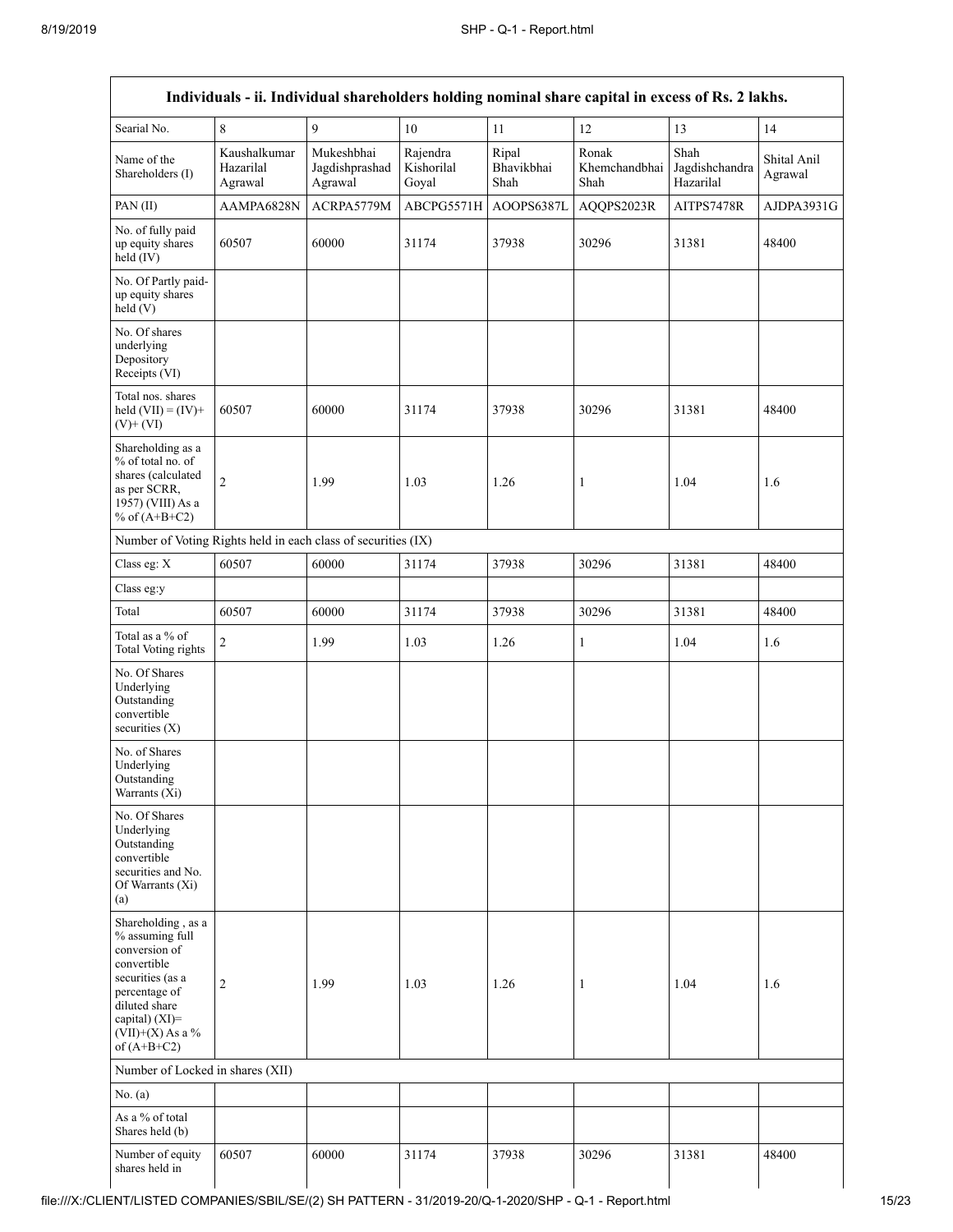| dematerialized<br>form $(XIV)$  |  |  |  |  |
|---------------------------------|--|--|--|--|
| Reason for not providing PAN    |  |  |  |  |
| Reason for not<br>providing PAN |  |  |  |  |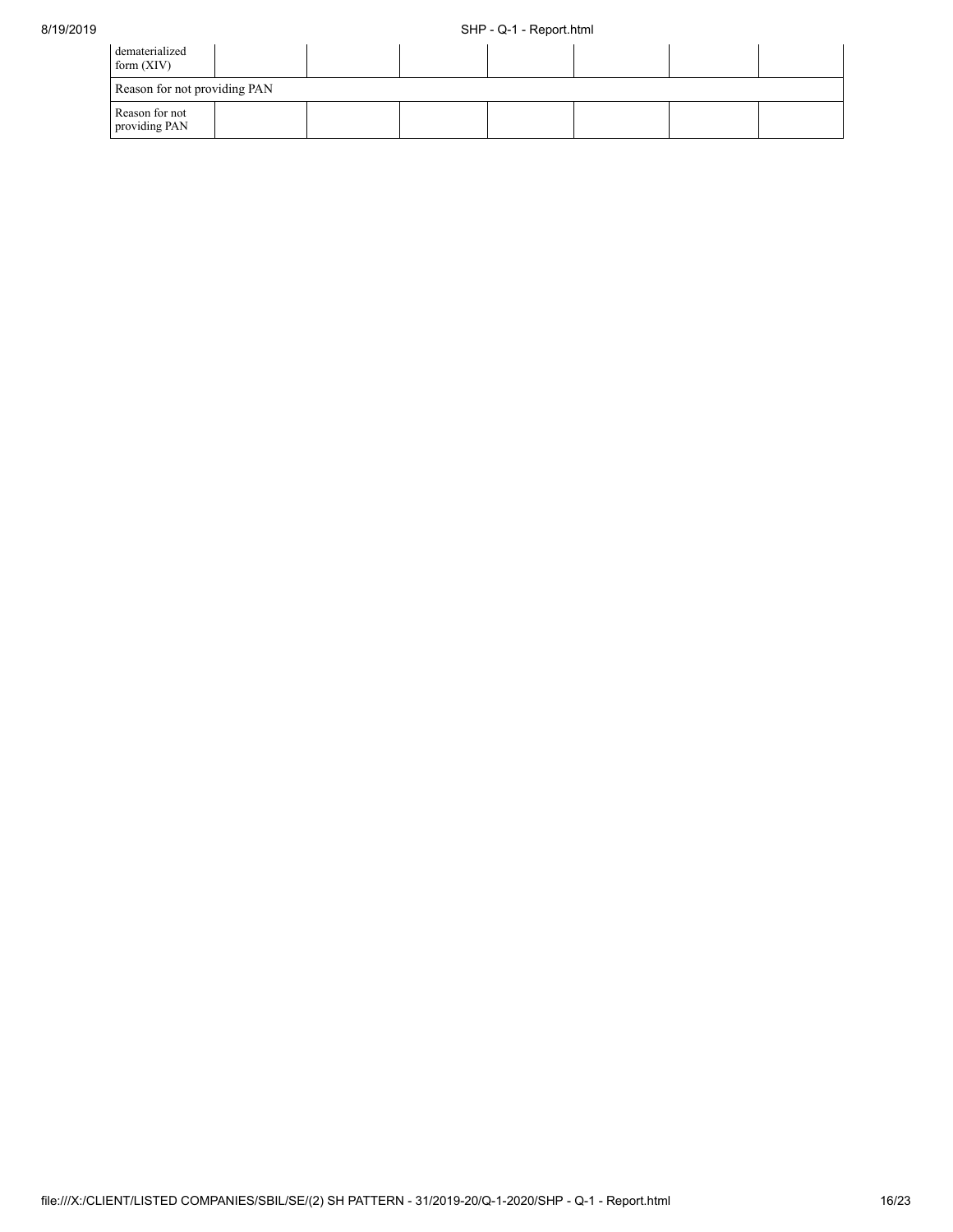| Individuals - ii. Individual shareholders holding nominal share capital in excess of Rs. 2 lakhs.                                                                                    |                                                               |                       |  |  |  |
|--------------------------------------------------------------------------------------------------------------------------------------------------------------------------------------|---------------------------------------------------------------|-----------------------|--|--|--|
| Searial No.                                                                                                                                                                          | 15                                                            |                       |  |  |  |
| Name of the<br>Shareholders (I)                                                                                                                                                      | Sumit Jagdish Agrawal                                         | Click here to go back |  |  |  |
| PAN(II)                                                                                                                                                                              | ADRPA7126R                                                    | Total                 |  |  |  |
| No. of fully paid<br>up equity shares<br>held (IV)                                                                                                                                   | 44046                                                         | 689041                |  |  |  |
| No. Of Partly paid-<br>up equity shares<br>held(V)                                                                                                                                   |                                                               |                       |  |  |  |
| No. Of shares<br>underlying<br>Depository<br>Receipts (VI)                                                                                                                           |                                                               |                       |  |  |  |
| Total nos. shares<br>held $(VII) = (IV) +$<br>$(V)$ + $(VI)$                                                                                                                         | 44046                                                         | 689041                |  |  |  |
| Shareholding as a<br>% of total no. of<br>shares (calculated<br>as per SCRR,<br>1957) (VIII) As a<br>% of $(A+B+C2)$                                                                 | 1.46                                                          | 22.8                  |  |  |  |
|                                                                                                                                                                                      | Number of Voting Rights held in each class of securities (IX) |                       |  |  |  |
| Class eg: X                                                                                                                                                                          | 44046                                                         | 689041                |  |  |  |
| Class eg:y                                                                                                                                                                           |                                                               |                       |  |  |  |
| Total                                                                                                                                                                                | 44046                                                         | 689041                |  |  |  |
| Total as a % of<br><b>Total Voting rights</b>                                                                                                                                        | 1.46                                                          | 22.8                  |  |  |  |
| No. Of Shares<br>Underlying<br>Outstanding<br>convertible<br>securities $(X)$                                                                                                        |                                                               |                       |  |  |  |
| No. of Shares<br>Underlying<br>Outstanding<br>Warrants (Xi)                                                                                                                          |                                                               |                       |  |  |  |
| No. Of Shares<br>Underlying<br>Outstanding<br>convertible<br>securities and No.<br>Of Warrants (Xi)<br>(a)                                                                           |                                                               |                       |  |  |  |
| Shareholding, as a<br>% assuming full<br>conversion of<br>convertible<br>securities (as a<br>percentage of<br>diluted share<br>capital) (XI)=<br>$(VII)+(X)$ As a %<br>of $(A+B+C2)$ | 1.46                                                          | 22.8                  |  |  |  |
| Number of Locked in shares (XII)                                                                                                                                                     |                                                               |                       |  |  |  |
| No. (a)                                                                                                                                                                              |                                                               |                       |  |  |  |
| As a % of total<br>Shares held (b)                                                                                                                                                   |                                                               |                       |  |  |  |
| Number of equity<br>shares held in<br>dematerialized<br>form $(XIV)$                                                                                                                 | 44046                                                         | 689041                |  |  |  |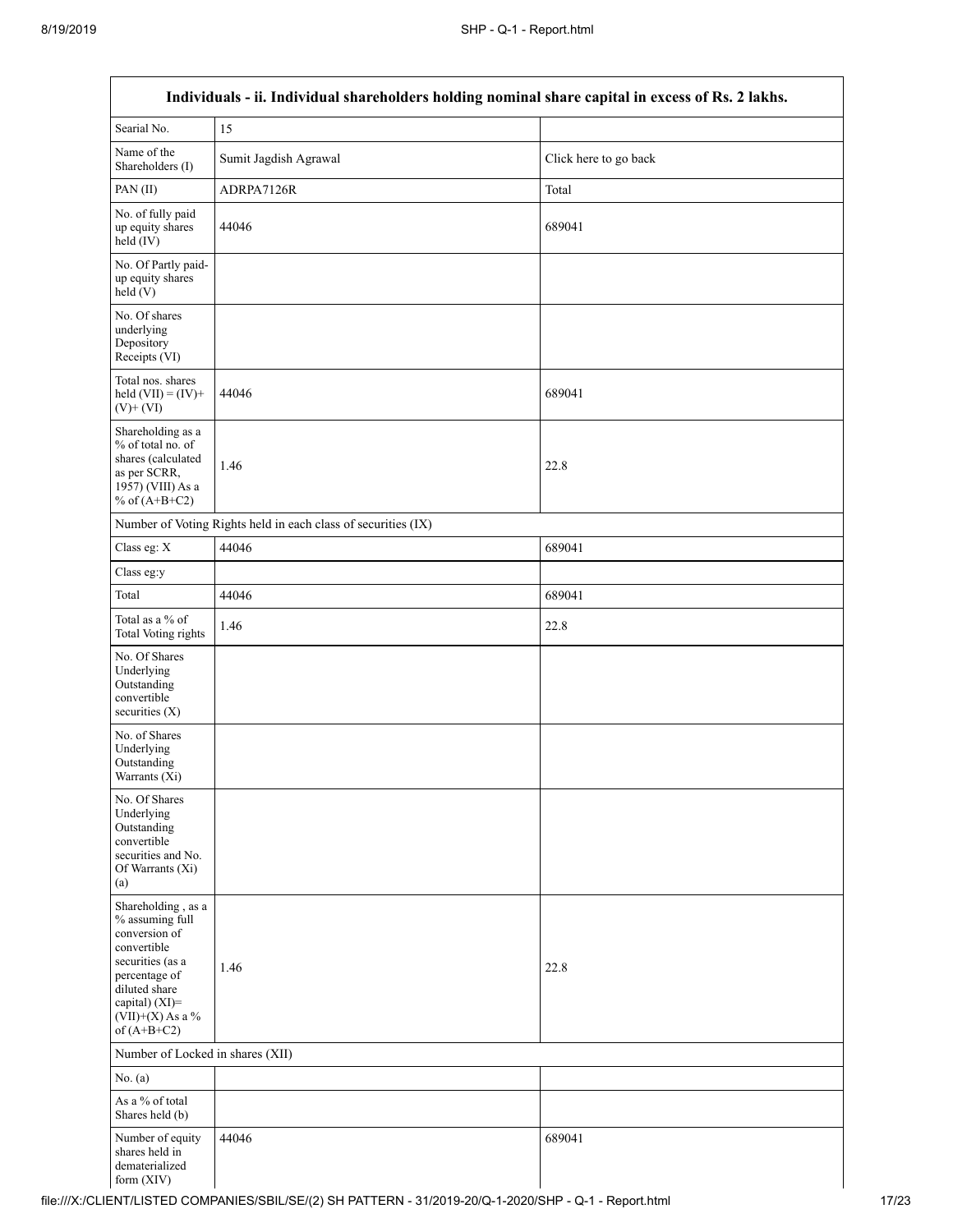| Reason for not providing PAN    |  |
|---------------------------------|--|
| Reason for not<br>providing PAN |  |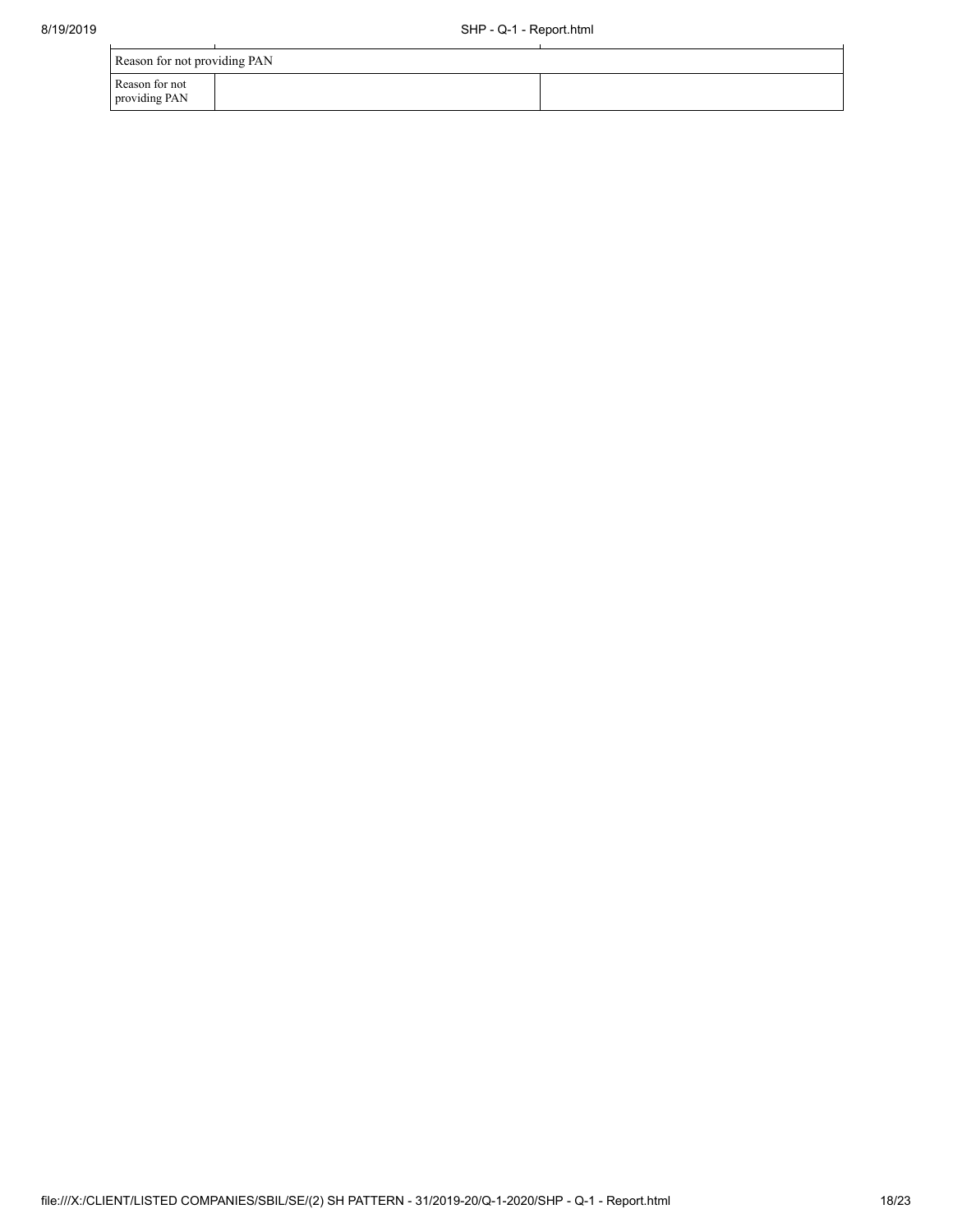| Any Other (specify)                                                                                                                                                                  |              |                                                               |                                              |                              |                     |                                              |                            |
|--------------------------------------------------------------------------------------------------------------------------------------------------------------------------------------|--------------|---------------------------------------------------------------|----------------------------------------------|------------------------------|---------------------|----------------------------------------------|----------------------------|
| Searial No.                                                                                                                                                                          | $\mathbf{1}$ | $\sqrt{2}$                                                    | $\overline{3}$                               | 4                            | 5                   | 6                                            | $\overline{7}$             |
| Category                                                                                                                                                                             | <b>HUF</b>   | <b>HUF</b>                                                    | <b>HUF</b>                                   | Non-Resident<br>Indian (NRI) | Clearing<br>Members | <b>Clearing Members</b>                      | <b>Bodies</b><br>Corporate |
| Category / More<br>than 1 percentage                                                                                                                                                 | Category     | More than 1<br>percentage of<br>shareholding                  | More than 1<br>percentage of<br>shareholding | Category                     | Category            | More than 1<br>percentage of<br>shareholding | Category                   |
| Name of the<br>Shareholders (I)                                                                                                                                                      |              | Sanjay B Shah                                                 | Bhavik<br>Khemchandbhai<br>Shah              |                              |                     | <b>Vse Stock Services</b><br>Ltd             |                            |
| PAN (II)                                                                                                                                                                             |              | AAVHS4673Q                                                    | AAFHB7913Q                                   |                              |                     | AABCV4258K                                   |                            |
| No. of the<br>Shareholders (I)                                                                                                                                                       | 28           | $\mathbf{1}$                                                  | 1                                            | 22                           | $\overline{4}$      | 1                                            | 27                         |
| No. of fully paid<br>up equity shares<br>held (IV)                                                                                                                                   | 129670       | 45931                                                         | 32931                                        | 27872                        | 41069               | 35969                                        | 180915                     |
| No. Of Partly paid-<br>up equity shares<br>held (V)                                                                                                                                  |              |                                                               |                                              |                              |                     |                                              |                            |
| No. Of shares<br>underlying<br>Depository<br>Receipts (VI)                                                                                                                           |              |                                                               |                                              |                              |                     |                                              |                            |
| Total nos. shares<br>held $(VII) = (IV) +$<br>$(V)$ + $(VI)$                                                                                                                         | 129670       | 45931                                                         | 32931                                        | 27872                        | 41069               | 35969                                        | 180915                     |
| Shareholding as a<br>% of total no. of<br>shares (calculated<br>as per SCRR,<br>1957) (VIII) As a<br>% of $(A+B+C2)$                                                                 | 4.29         | 1.52                                                          | 1.09                                         | 0.92                         | 1.36                | 1.19                                         | 5.99                       |
|                                                                                                                                                                                      |              | Number of Voting Rights held in each class of securities (IX) |                                              |                              |                     |                                              |                            |
| Class eg: X                                                                                                                                                                          | 129670       | 45931                                                         | 32931                                        | 27872                        | 41069               | 35969                                        | 180915                     |
| Class eg:y                                                                                                                                                                           |              |                                                               |                                              |                              |                     |                                              |                            |
| Total                                                                                                                                                                                | 129670       | 45931                                                         | 32931                                        | 27872                        | 41069               | 35969                                        | 180915                     |
| Total as a % of<br>Total Voting rights                                                                                                                                               | 4.29         | 1.52                                                          | 1.09                                         | 0.92                         | 1.36                | 1.19                                         | 5.99                       |
| No. Of Shares<br>Underlying<br>Outstanding<br>convertible<br>securities $(X)$                                                                                                        |              |                                                               |                                              |                              |                     |                                              |                            |
| No. of Shares<br>Underlying<br>Outstanding<br>Warrants (Xi)                                                                                                                          |              |                                                               |                                              |                              |                     |                                              |                            |
| No. Of Shares<br>Underlying<br>Outstanding<br>convertible<br>securities and No.<br>Of Warrants (Xi)<br>(a)                                                                           |              |                                                               |                                              |                              |                     |                                              |                            |
| Shareholding, as a<br>% assuming full<br>conversion of<br>convertible<br>securities (as a<br>percentage of<br>diluted share<br>capital) (XI)=<br>$(VII)+(X)$ As a %<br>of $(A+B+C2)$ | 4.29         | 1.52                                                          | 1.09                                         | 0.92                         | 1.36                | 1.19                                         | 5.99                       |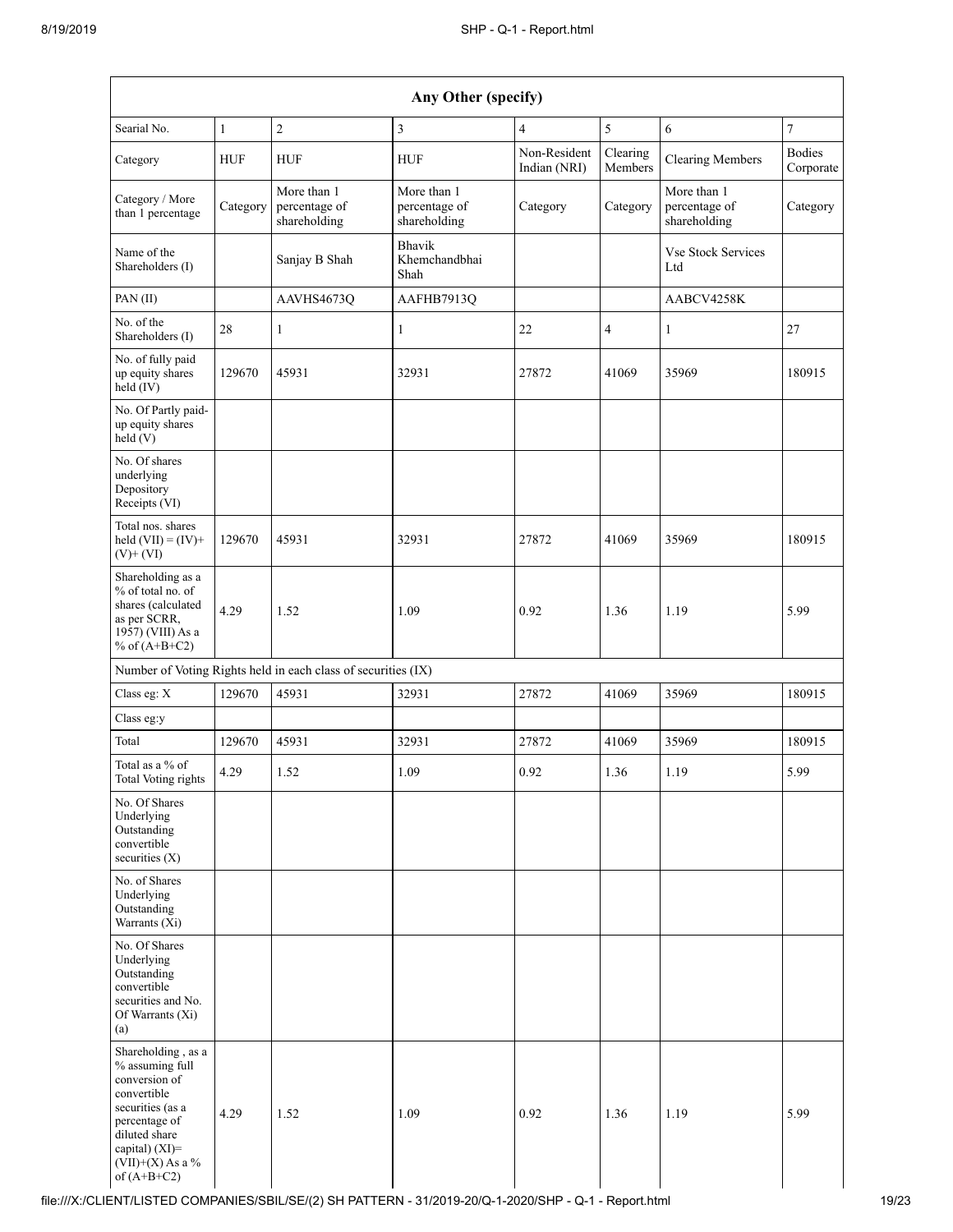| Number of Locked in shares (XII)                                     |        |       |       |       |       |       |        |
|----------------------------------------------------------------------|--------|-------|-------|-------|-------|-------|--------|
| No. (a)                                                              |        |       |       |       |       |       |        |
| As a % of total<br>Shares held (b)                                   |        |       |       |       |       |       |        |
| Number of equity<br>shares held in<br>dematerialized<br>form $(XIV)$ | 129670 | 45931 | 32931 | 11672 | 41069 | 35969 | 174815 |
| Reason for not providing PAN                                         |        |       |       |       |       |       |        |
| Reason for not<br>providing PAN                                      |        |       |       |       |       |       |        |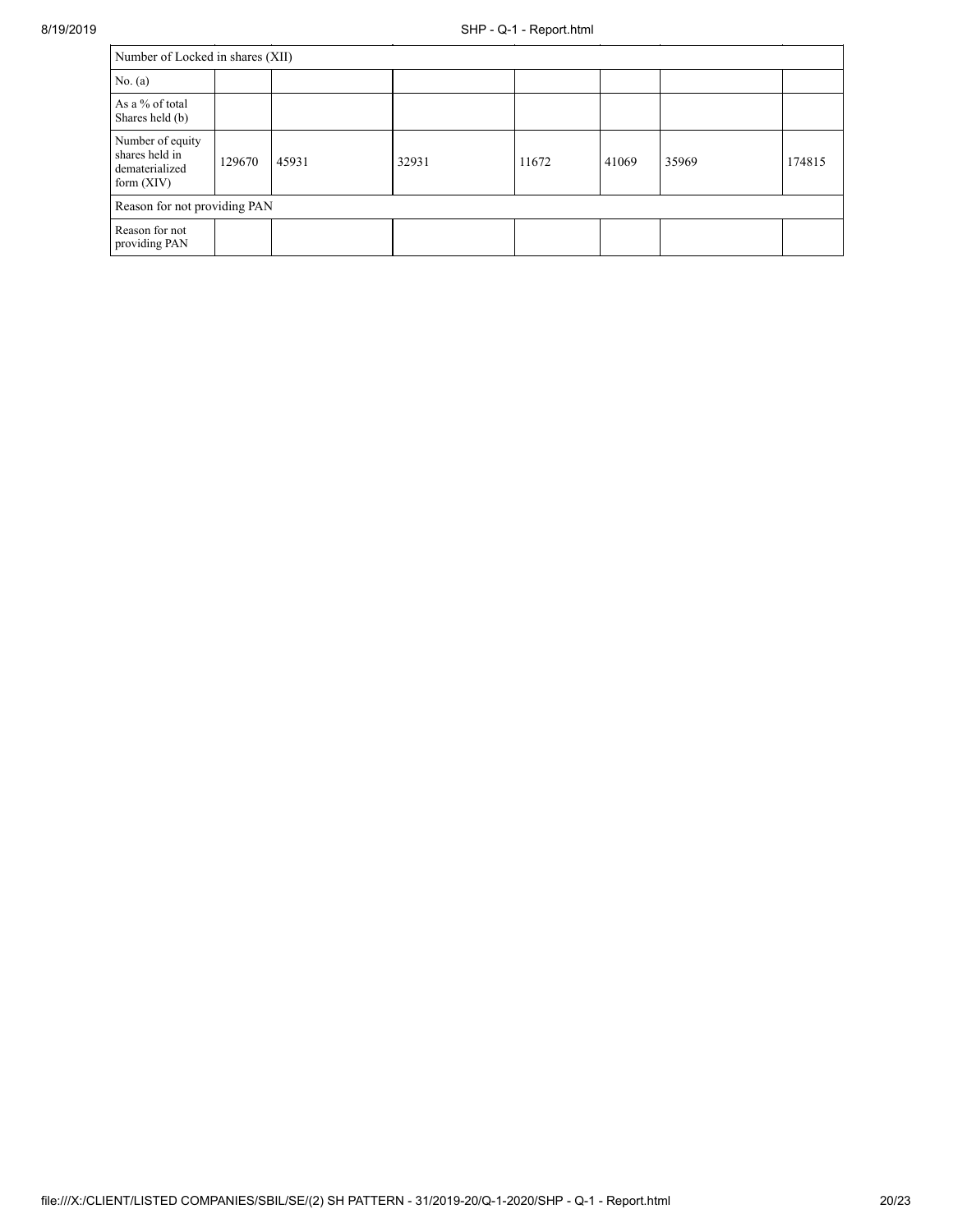| Any Other (specify)                                                                                                                                                                  |                                                               |                       |  |  |  |
|--------------------------------------------------------------------------------------------------------------------------------------------------------------------------------------|---------------------------------------------------------------|-----------------------|--|--|--|
| Searial No.                                                                                                                                                                          | $\,$ 8 $\,$                                                   |                       |  |  |  |
| Category                                                                                                                                                                             | <b>Bodies Corporate</b>                                       |                       |  |  |  |
| Category / More<br>than 1 percentage                                                                                                                                                 | More than 1 percentage of shareholding                        |                       |  |  |  |
| Name of the<br>Shareholders (I)                                                                                                                                                      | Jmkd Broking Private Limited                                  | Click here to go back |  |  |  |
| PAN(II)                                                                                                                                                                              | AABCJ9346C                                                    | Total                 |  |  |  |
| No. of the<br>Shareholders (I)                                                                                                                                                       | $\mathbf{1}$                                                  | 81                    |  |  |  |
| No. of fully paid<br>up equity shares<br>held (IV)                                                                                                                                   | 141004                                                        | 379526                |  |  |  |
| No. Of Partly paid-<br>up equity shares<br>held (V)                                                                                                                                  |                                                               |                       |  |  |  |
| No. Of shares<br>underlying<br>Depository<br>Receipts (VI)                                                                                                                           |                                                               |                       |  |  |  |
| Total nos. shares<br>held $(VII) = (IV) +$<br>$(V)$ + $(VI)$                                                                                                                         | 141004                                                        | 379526                |  |  |  |
| Shareholding as a<br>% of total no. of<br>shares (calculated<br>as per SCRR,<br>$1957)$ (VIII) As a<br>% of $(A+B+C2)$                                                               | 4.67                                                          | 12.56                 |  |  |  |
|                                                                                                                                                                                      | Number of Voting Rights held in each class of securities (IX) |                       |  |  |  |
| Class eg: X                                                                                                                                                                          | 141004                                                        | 379526                |  |  |  |
| Class eg:y                                                                                                                                                                           |                                                               |                       |  |  |  |
| Total                                                                                                                                                                                | 141004                                                        | 379526                |  |  |  |
| Total as a % of<br>Total Voting rights                                                                                                                                               | 4.67                                                          | 12.56                 |  |  |  |
| No. Of Shares<br>Underlying<br>Outstanding<br>convertible<br>securities (X)                                                                                                          |                                                               |                       |  |  |  |
| No. of Shares<br>Underlying<br>Outstanding<br>Warrants (Xi)                                                                                                                          |                                                               |                       |  |  |  |
| No. Of Shares<br>Underlying<br>Outstanding<br>convertible<br>securities and No.<br>Of Warrants (Xi)<br>(a)                                                                           |                                                               |                       |  |  |  |
| Shareholding, as a<br>% assuming full<br>conversion of<br>convertible<br>securities (as a<br>percentage of<br>diluted share<br>capital) (XI)=<br>$(VII)+(X)$ As a %<br>of $(A+B+C2)$ | 4.67                                                          | 12.56                 |  |  |  |
| Number of Locked in shares (XII)                                                                                                                                                     |                                                               |                       |  |  |  |
| No. $(a)$                                                                                                                                                                            |                                                               |                       |  |  |  |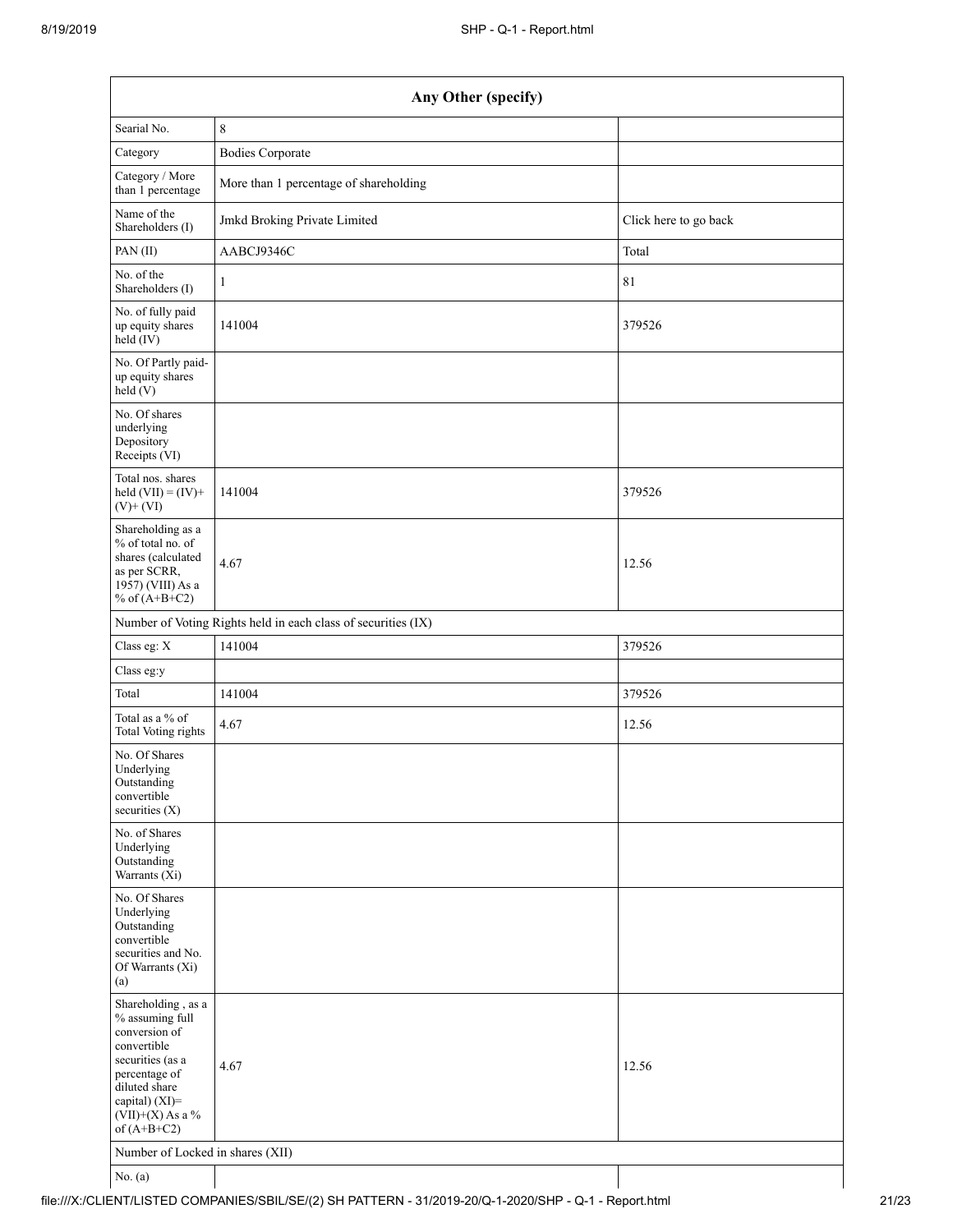| As a % of total<br>Shares held (b)                                   |        |        |
|----------------------------------------------------------------------|--------|--------|
| Number of equity<br>shares held in<br>dematerialized<br>form $(XIV)$ | 141004 | 357226 |
| Reason for not providing PAN                                         |        |        |
| Reason for not<br>providing PAN                                      |        |        |